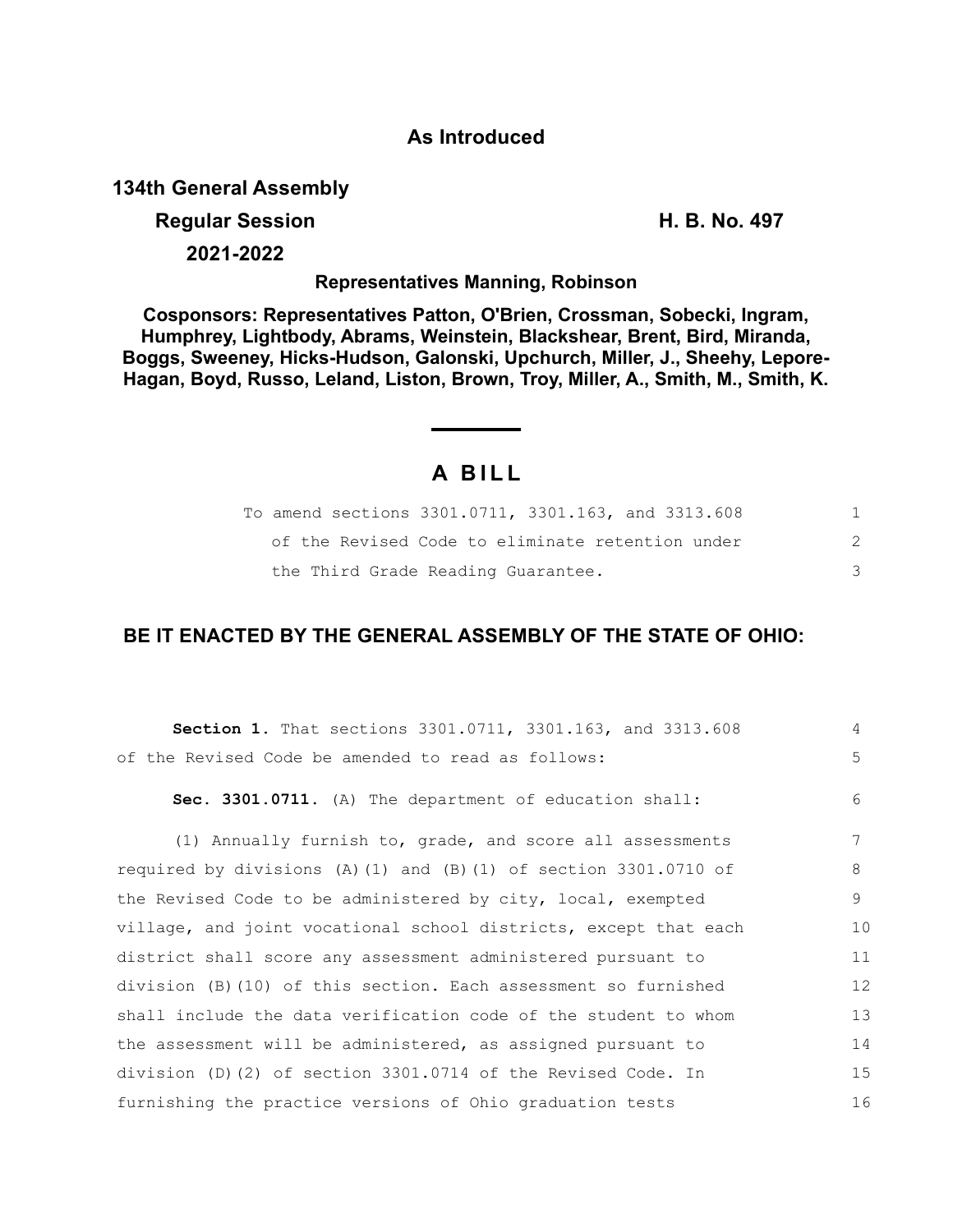prescribed by division (D) of section 3301.0710 of the Revised Code, the department shall make the tests available on its web site for reproduction by districts. In awarding contracts for grading assessments, the department shall give preference to Ohio-based entities employing Ohio residents. 17 18 19 20 21

(2) Adopt rules for the ethical use of assessments and prescribing the manner in which the assessments prescribed by section 3301.0710 of the Revised Code shall be administered to students.

(B) Except as provided in divisions (C) and (J) of this section, the board of education of each city, local, and exempted village school district shall, in accordance with rules adopted under division (A) of this section: 26 27 28 29

(1) Administer Until the 2020-2021 school year, administer the English language arts assessments prescribed under division (A)(1)(a) of section 3301.0710 of the Revised Code twice annually to all students in the third grade who have not attained the score designated for that assessment under division (A)(2)(c) of section 3301.0710 of the Revised Code. Beginning with the 2021-2022 school year, the English language arts assessment shall be administered only once to all students in the third grade. 30 31 32 33 34 35 36 37 38

(2) Administer the mathematics assessment prescribed under division (A)(1)(a) of section 3301.0710 of the Revised Code at least once annually to all students in the third grade.

(3) Administer the assessments prescribed under division (A)(1)(b) of section 3301.0710 of the Revised Code at least once annually to all students in the fourth grade. 42 43 44

(4) Administer the assessments prescribed under division 45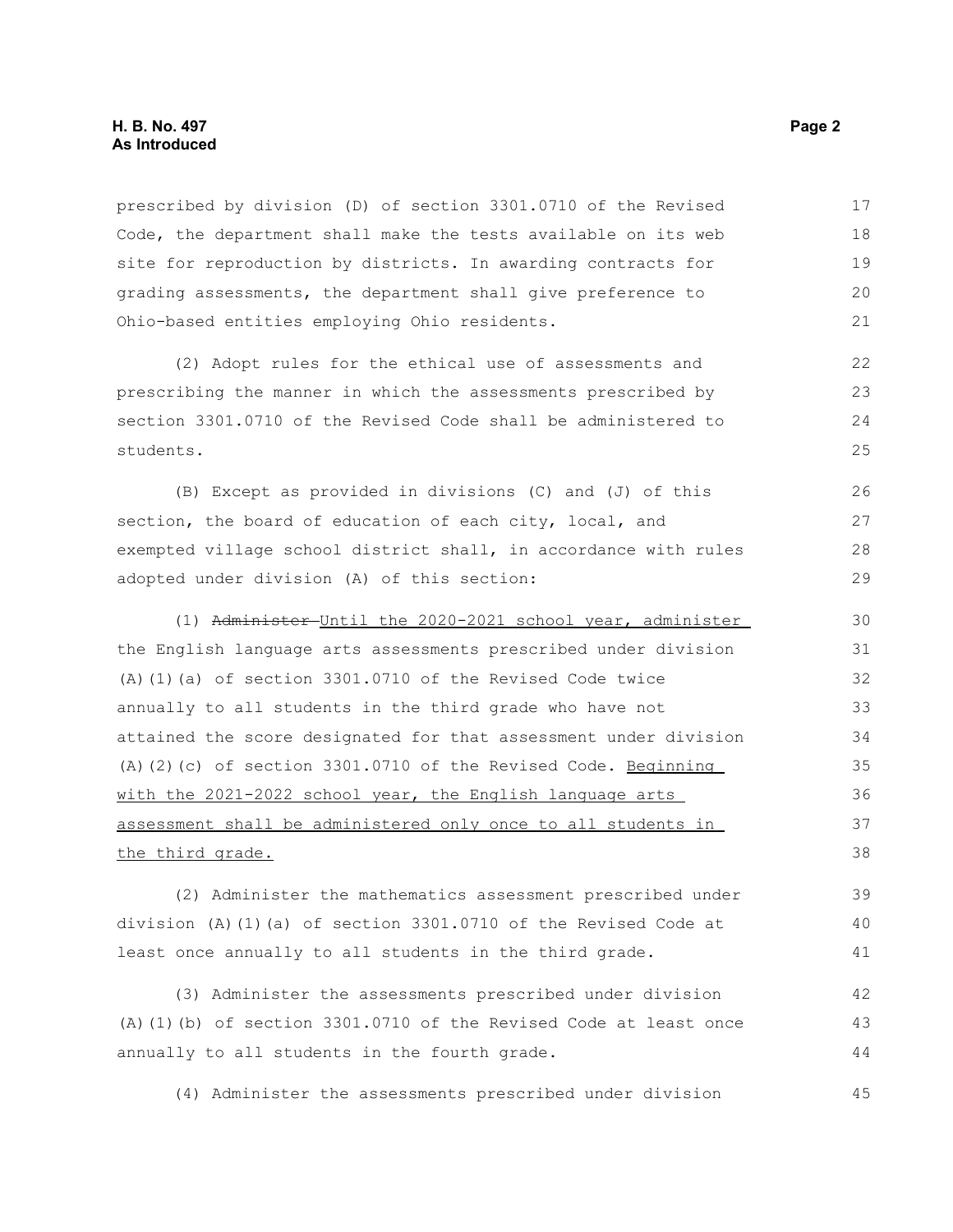annually to all students in the fifth grade. (5) Administer the assessments prescribed under division (A)(1)(d) of section 3301.0710 of the Revised Code at least once annually to all students in the sixth grade. (6) Administer the assessments prescribed under division (A)(1)(e) of section 3301.0710 of the Revised Code at least once annually to all students in the seventh grade. (7) Administer the assessments prescribed under division (A)(1)(f) of section 3301.0710 of the Revised Code at least once annually to all students in the eighth grade. (8) Except as provided in division (B)(9) of this section, administer any assessment prescribed under division (B)(1) of section 3301.0710 of the Revised Code as follows: (a) At least once annually to all tenth grade students and at least twice annually to all students in eleventh or twelfth grade who have not yet attained the score on that assessment designated under that division; (b) To any person who has successfully completed the curriculum in any high school or the individualized education program developed for the person by any high school pursuant to section 3323.08 of the Revised Code but has not received a high school diploma and who requests to take such assessment, at any time such assessment is administered in the district. (9) In lieu of the board of education of any city, local, or exempted village school district in which the student is also enrolled, the board of a joint vocational school district shall administer any assessment prescribed under division (B)(1) of 47 48 49 50 51 52 53 54 55 56 57 58 59 60 61 62 63 64 65 66 67 68 69 70 71 72 73

section 3301.0710 of the Revised Code at least twice annually to

(A)(1)(c) of section 3301.0710 of the Revised Code at least once

46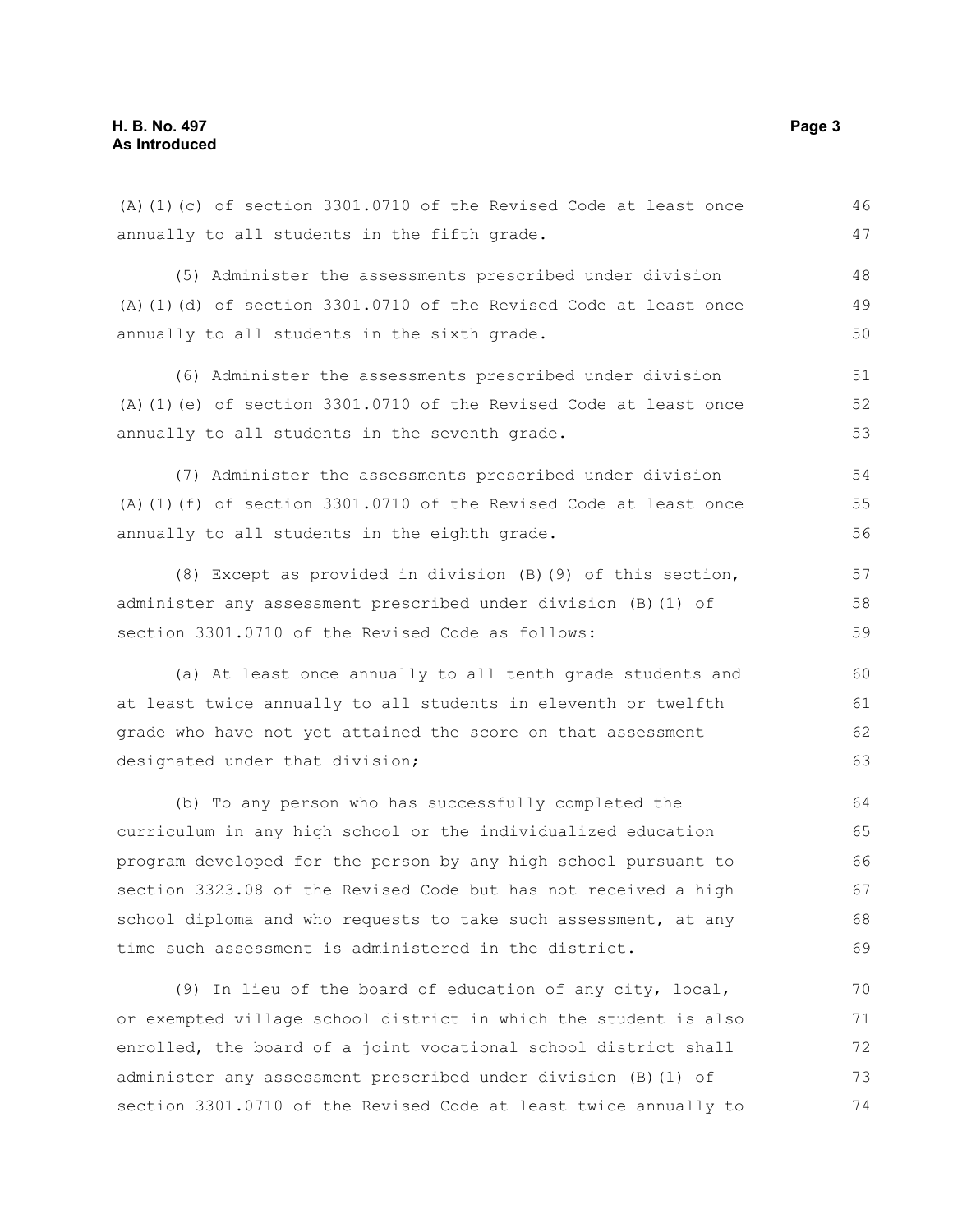#### **H. B. No. 497** Page 4 **As Introduced**

any student enrolled in the joint vocational school district who has not yet attained the score on that assessment designated under that division. A board of a joint vocational school district may also administer such an assessment to any student described in division (B)(8)(b) of this section. 75 76 77 78 79

(10) If the district has a three-year average graduation rate of not more than seventy-five per cent, administer each assessment prescribed by division (D) of section 3301.0710 of the Revised Code in September to all ninth grade students who entered ninth grade prior to July 1, 2014. 80 81 82 83 84

Except as provided in section 3313.614 of the Revised Code for administration of an assessment to a person who has fulfilled the curriculum requirement for a high school diploma but has not passed one or more of the required assessments, the assessments prescribed under division (B)(1) of section 3301.0710 of the Revised Code shall not be administered after the date specified in the rules adopted by the state board of education under division (D)(1) of section 3301.0712 of the Revised Code.

(11)(a) Except as provided in divisions (B)(11)(b) and (c) of this section, administer the assessments prescribed by division (B)(2) of section 3301.0710 and section 3301.0712 of the Revised Code in accordance with the timeline and plan for implementation of those assessments prescribed by rule of the state board adopted under division (D)(1) of section 3301.0712 of the Revised Code; 94 95 96 97 98 99 100

(b) A student who has presented evidence to the district or school of having satisfied the condition prescribed by division (A)(1) of section 3313.618 of the Revised Code to qualify for a high school diploma prior to the date of the 101 102 103 104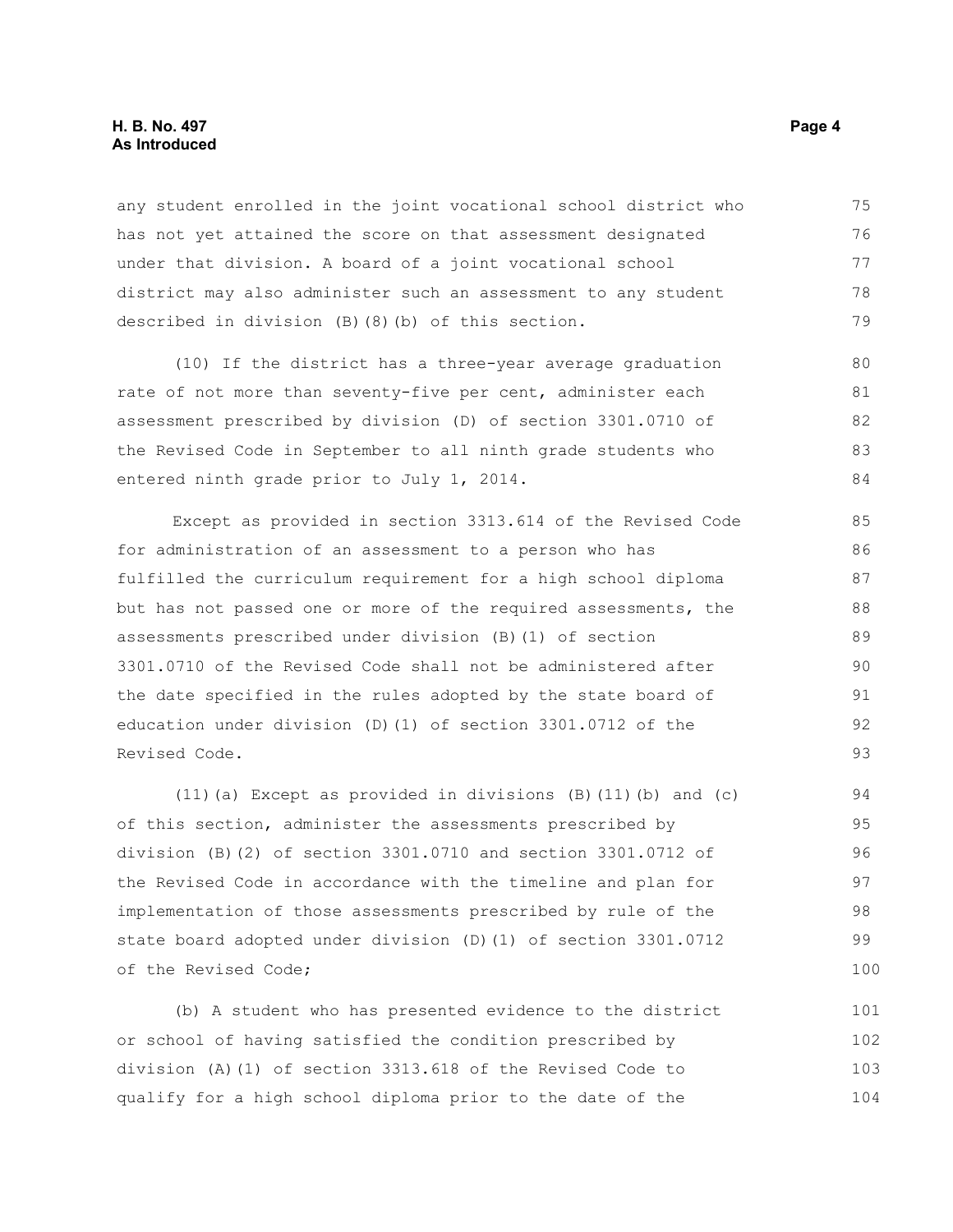#### **H. B. No. 497** Page 5 **As Introduced**

administration of the assessment prescribed under division (B) (1) of section 3301.0712 of the Revised Code shall not be required to take that assessment. However, no board shall prohibit a student who is not required to take such assessment from taking the assessment. 105 106 107 108 109

(c) A student shall not be required to retake the Algebra I end-of-course examination or the English language arts II endof-course examination prescribed under division (B)(2) of section 3301.0712 of the Revised Code in grades nine through twelve if the student demonstrates at least a proficient level of skill, as prescribed under division (B)(5)(a) of that section, or achieves a competency score, as prescribed under division (B)(10) of that section, in an administration of the examination prior to grade nine.

(C)(1)(a) In the case of a student receiving special education services under Chapter 3323. of the Revised Code, the individualized education program developed for the student under that chapter shall specify the manner in which the student will participate in the assessments administered under this section, except that a student with significant cognitive disabilities to whom an alternate assessment is administered in accordance with division (C)(1) of this section and a student determined to have a disability that includes an intellectual disability as outlined in guidance issued by the department shall not be required to take the assessment prescribed under division (B)(1) of section 3301.0712 of the Revised Code. The individualized education program may excuse the student from taking any particular assessment required to be administered under this section if it instead specifies an alternate assessment method approved by the department of education as conforming to requirements of federal law for receipt of federal funds for 119 120 121 122 123 124 125 126 127 128 129 130 131 132 133 134 135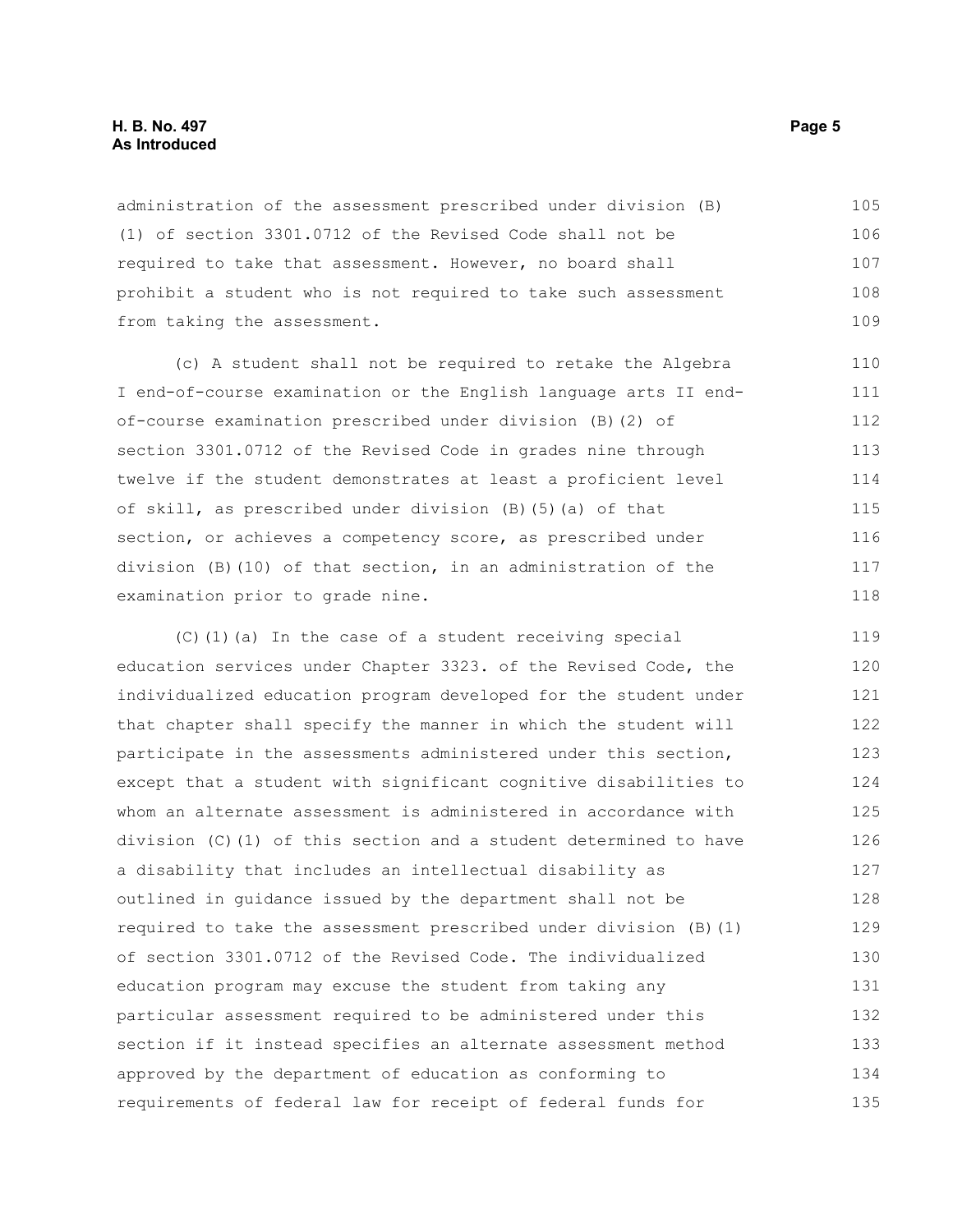#### **H. B. No. 497** Page 6 **As Introduced**

disadvantaged pupils. To the extent possible, the individualized education program shall not excuse the student from taking an assessment unless no reasonable accommodation can be made to enable the student to take the assessment. No board shall prohibit a student who is not required to take an assessment under division (C)(1) of this section from taking the assessment. 136 137 138 139 140 141 142

(b) Any alternate assessment approved by the department for a student under this division shall produce measurable results comparable to those produced by the assessment it replaces in order to allow for the student's results to be included in the data compiled for a school district or building under section 3302.03 of the Revised Code. 143 144 145 146 147 148

(c)(i) Any student enrolled in a chartered nonpublic school who has been identified, based on an evaluation conducted in accordance with section 3323.03 of the Revised Code or section 504 of the "Rehabilitation Act of 1973," 87 Stat. 355, 29 U.S.C.A. 794, as amended, as a child with a disability shall be excused from taking any particular assessment required to be administered under this section if either of the following apply: 149 150 151 152 153 154 155 156

(I) A plan developed for the student pursuant to rules adopted by the state board excuses the student from taking that assessment. 157 158 159

(II) The chartered nonpublic school develops a written plan in which the school, in consultation with the student's parents, determines that an assessment or alternative assessment with accommodations does not accurately assess the student's academic performance. The plan shall include an academic profile of the student's academic performance and shall be reviewed 160 161 162 163 164 165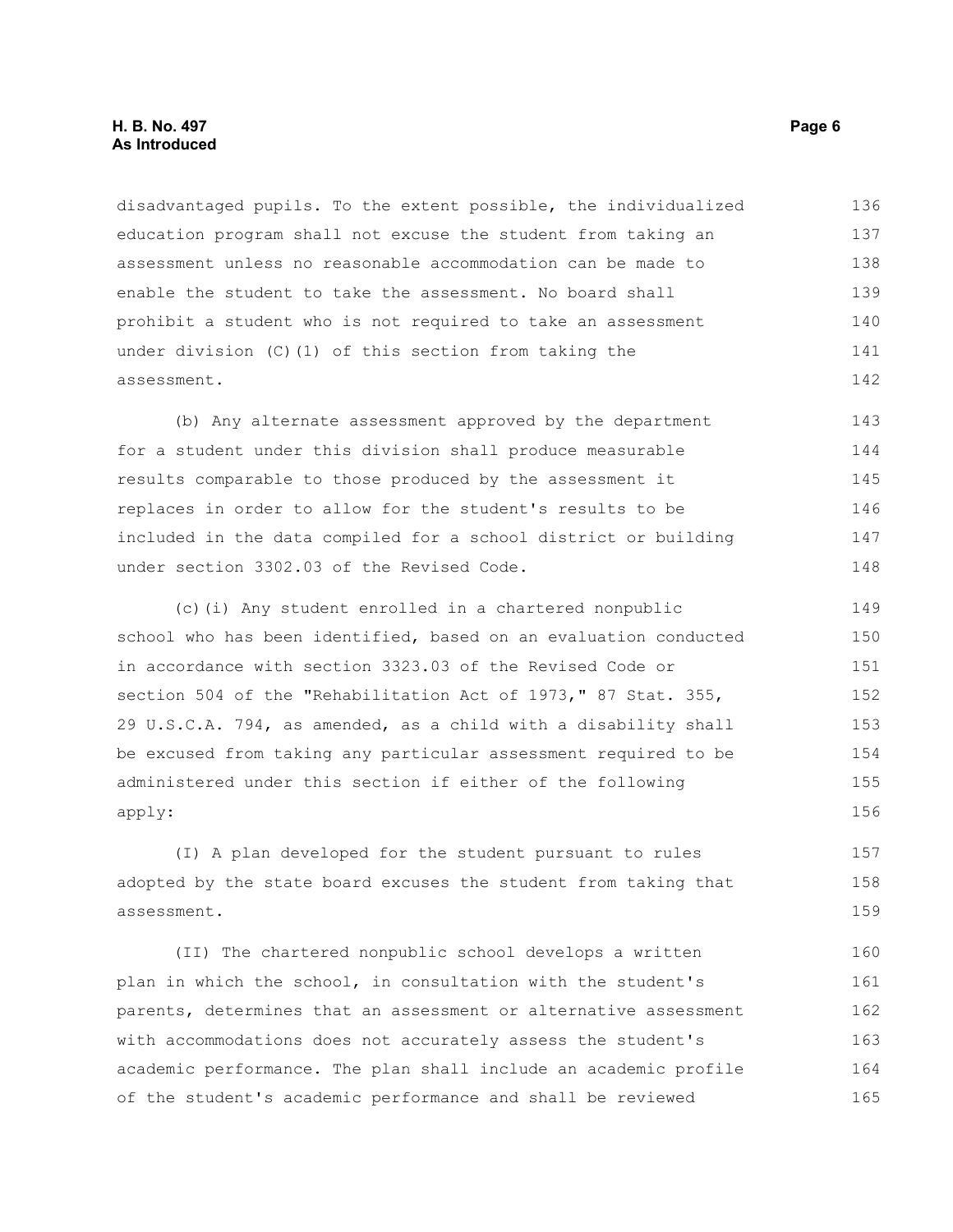annually to determine if the student's needs continue to require excusal from taking the assessment. (ii) A student with significant cognitive disabilities to whom an alternate assessment is administered in accordance with division (C)(1) of this section and a student determined to have a disability that includes an intellectual disability as outlined in guidance issued by the department shall not be required to take the assessment prescribed under division (B)(1) of section 3301.0712 of the Revised Code. (iii) In the case of any student so excused from taking an assessment under division (C)(1)(c) of this section, the chartered nonpublic school shall not prohibit the student from taking the assessment. (2) A district board may, for medical reasons or other good cause, excuse a student from taking an assessment administered under this section on the date scheduled, but that assessment shall be administered to the excused student not later than nine days following the scheduled date. The district board shall annually report the number of students who have not taken one or more of the assessments required by this section to the state board not later than the thirtieth day of June. (3) As used in this division, "English learner" has the same meaning as in 20 U.S.C. 7801. No school district board shall excuse any English learner 166 167 168 169 170 171 172 173 174 175 176 177 178 179 180 181 182 183 184 185 186 187 188 189

from taking any particular assessment required to be administered under this section, except as follows: 190 191

(a) Any English learner who has been enrolled in United States schools for less than two years and for whom no appropriate accommodations are available based on guidance 192 193 194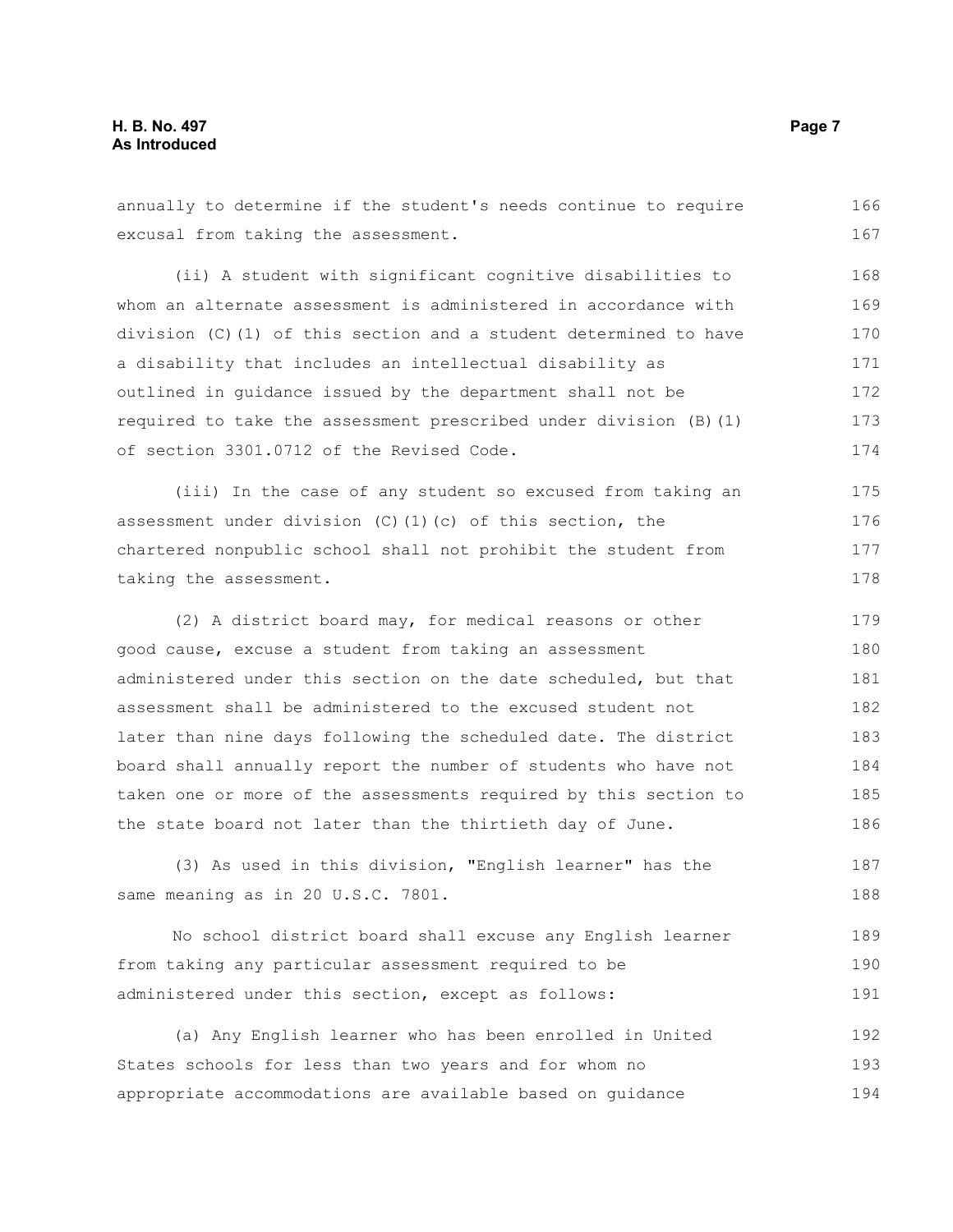issued by the department shall not be required to take the assessment prescribed under division (B)(1) of section 3301.0712 of the Revised Code.

(b) Any English learner who has been enrolled in United States schools for less than one full school year shall not be required to take any reading, writing, or English language arts assessment. 198 199 200 201

However, no board shall prohibit an English learner who is not required to take an assessment under division (C)(3) of this section from taking the assessment. A board may permit any English learner to take an assessment required to be administered under this section with appropriate accommodations, as determined by the department. For each English learner, each school district shall annually assess that student's progress in learning English, in accordance with procedures approved by the department. 202 203 204 205 206 207 208 209 210

(4)(a) The governing authority of a chartered nonpublic school may excuse an English learner from taking any assessment administered under this section.

(b) No governing authority shall require an English learner who has been enrolled in United States schools for less than two years and for whom no appropriate accommodations are available based on guidance issued by the department to take the assessment prescribed under division (B)(1) of section 3301.0712 of the Revised Code. 214 215 216 217 218 219

(c) No governing authority shall prohibit an English learner from taking an assessment from which the student was excused under division (C)(4) of this section. 220 221 222

(D)(1) In the school year next succeeding the school year 223

195 196 197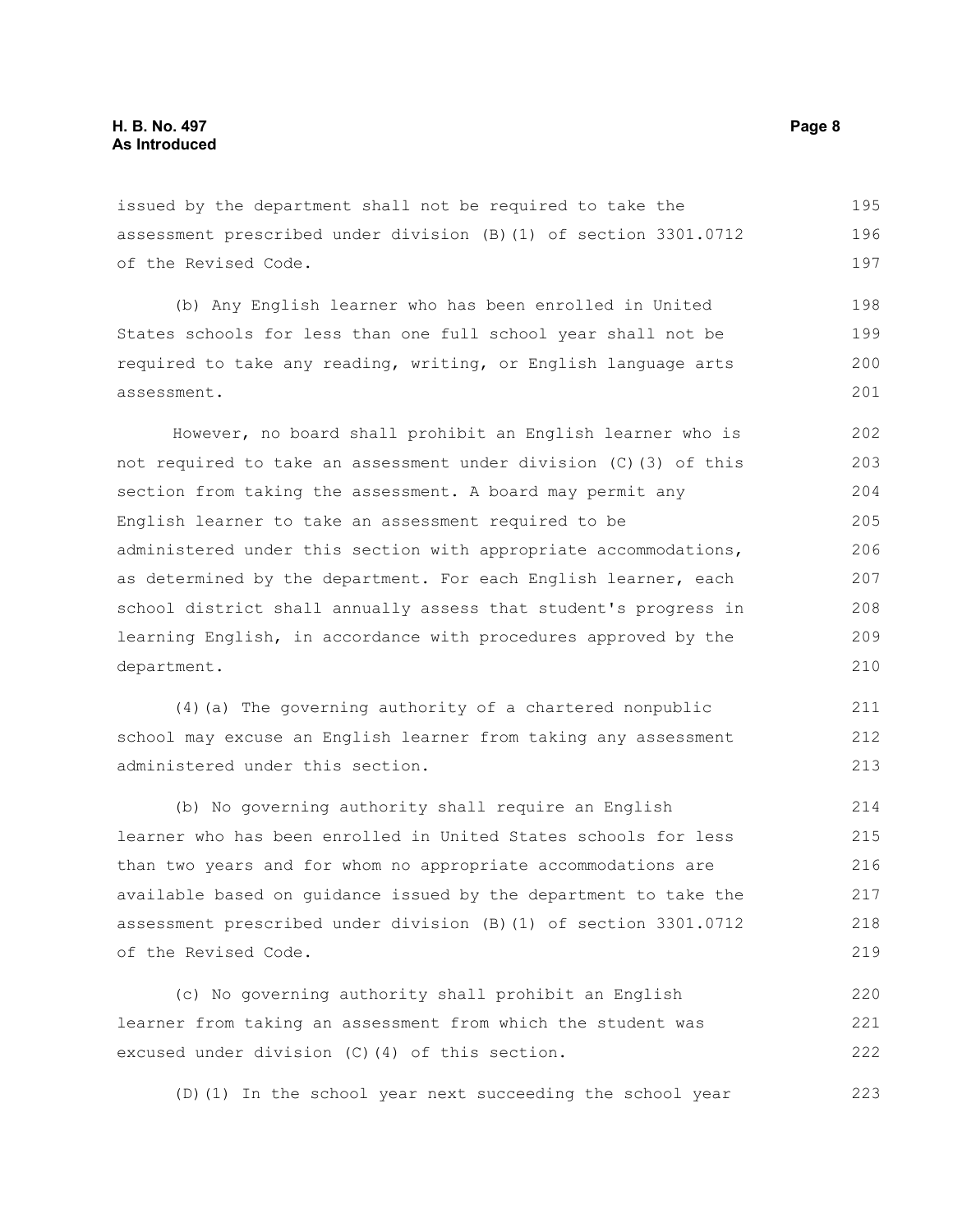in which the assessments prescribed by division  $(A)$  (1) or  $(B)$  (1) of section 3301.0710 of the Revised Code or former division (A) (1), (A)(2), or (B) of section 3301.0710 of the Revised Code as it existed prior to September 11, 2001, are administered to any student, the board of education of any school district in which the student is enrolled in that year shall provide to the student intervention services commensurate with the student's performance, including any intensive intervention required under section 3313.608 of the Revised Code, in any skill in which the student failed to demonstrate at least a score at the proficient level on the assessment. 224 225 226 227 228 229 230 231 232 233 234

(2) Following any administration of the assessments prescribed by division (D) of section 3301.0710 of the Revised Code to ninth grade students, each school district that has a three-year average graduation rate of not more than seventy-five per cent shall determine for each high school in the district whether the school shall be required to provide intervention services to any students who took the assessments. In determining which high schools shall provide intervention services based on the resources available, the district shall consider each school's graduation rate and scores on the practice assessments. The district also shall consider the scores received by ninth grade students on the English language arts and mathematics assessments prescribed under division (A) (1)(f) of section 3301.0710 of the Revised Code in the eighth grade in determining which high schools shall provide intervention services. 235 236 237 238 239 240 241 242 243 244 245 246 247 248 249 250

Each high school selected to provide intervention services under this division shall provide intervention services to any student whose results indicate that the student is failing to make satisfactory progress toward being able to attain scores at 251 252 253 254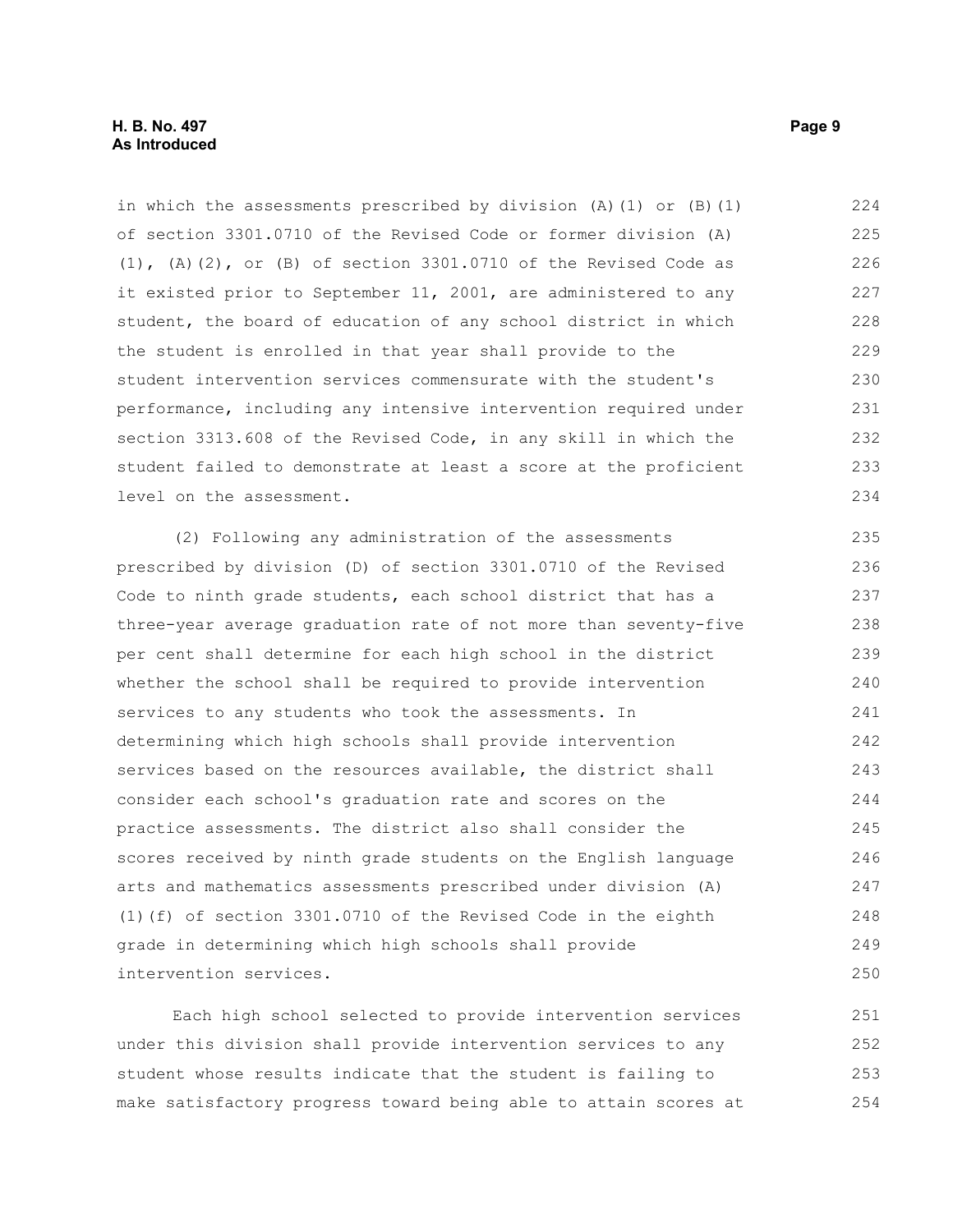#### **H. B. No. 497 Page 10 As Introduced**

the proficient level on the Ohio graduation tests. Intervention services shall be provided in any skill in which a student demonstrates unsatisfactory progress and shall be commensurate with the student's performance. Schools shall provide the intervention services prior to the end of the school year, during the summer following the ninth grade, in the next succeeding school year, or at any combination of those times. 255 256 257 258 259 260 261

(E) Except as provided in section 3313.608 of the Revised Code and division (N) of this section, no school district board of education shall utilize any student's failure to attain a specified score on an assessment administered under this section as a factor in any decision to deny the student promotion to a higher grade level. However, a district board may choose not to promote to the next grade level any student who does not take an assessment administered under this section or make up an assessment as provided by division (C)(2) of this section and who is not exempt from the requirement to take the assessment under division (C)(3) of this section. 262 263 264 265 266 267 268 269 270 271 272

(F) No person shall be charged a fee for taking any assessment administered under this section. 273 274

(G)(1) Each school district board shall designate one location for the collection of assessments administered in the spring under division (B)(1) of this section and those administered under divisions (B)(2) to (7) of this section. Each district board shall submit the assessments to the entity with which the department contracts for the scoring of the assessments as follows: 275 276 277 278 279 280 281

(a) If the district's total enrollment in grades kindergarten through twelve during the first full school week of October was less than two thousand five hundred, not later than 282 283 284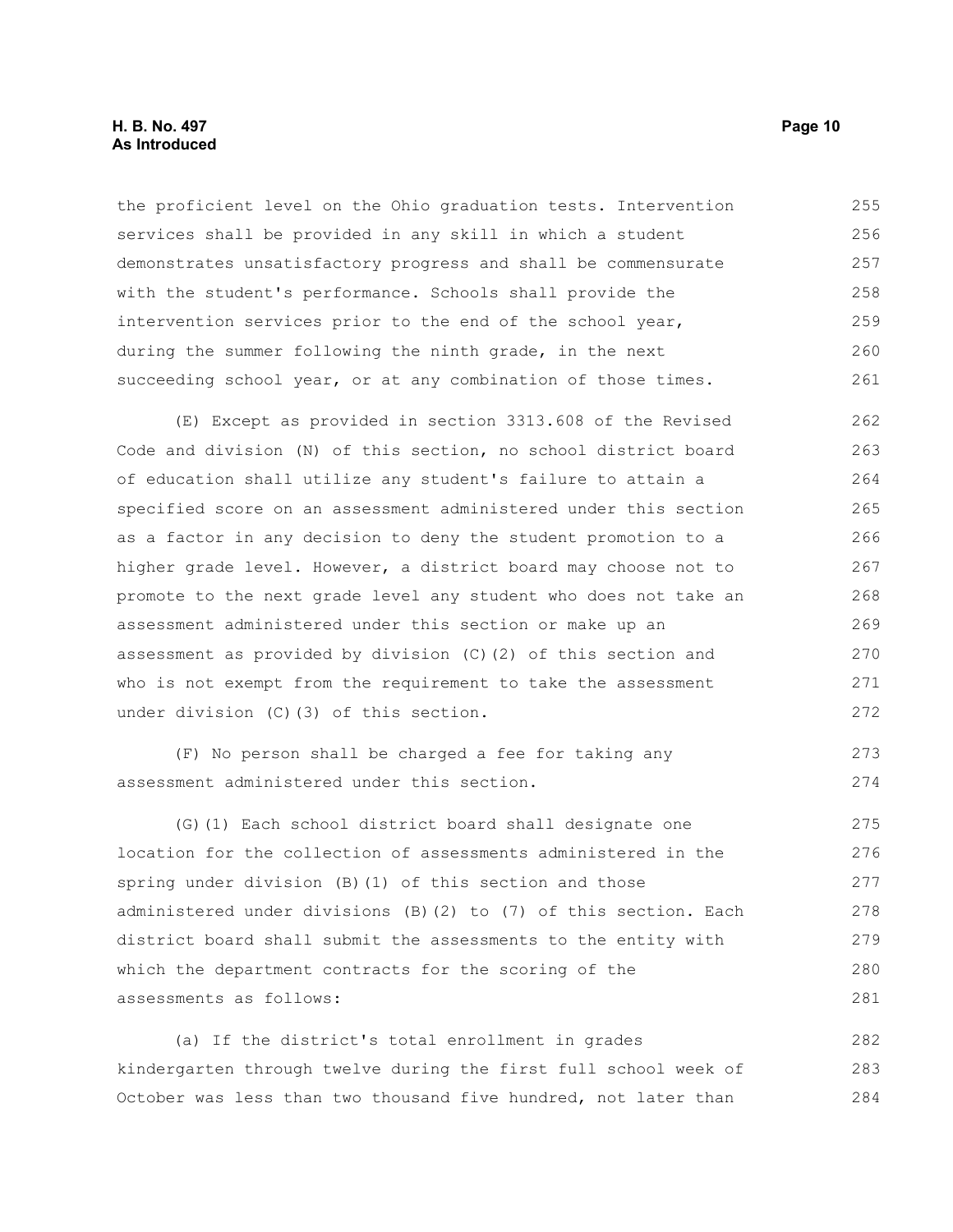| the Friday after all of the assessments have been administered;  | 285 |
|------------------------------------------------------------------|-----|
| (b) If the district's total enrollment in grades                 | 286 |
| kindergarten through twelve during the first full school week of | 287 |
| October was two thousand five hundred or more, but less than     | 288 |
| seven thousand, not later than the Monday after all of the       | 289 |
| assessments have been administered;                              | 290 |
| (c) If the district's total enrollment in grades                 | 291 |
| kindergarten through twelve during the first full school week of | 292 |
| October was seven thousand or more, not later than the Tuesday   | 293 |
| after all of the assessments have been administered.             | 294 |
| However, any assessment that a student takes during the          | 295 |
| make-up period described in division (C) (2) of this section     | 296 |
| shall be submitted not later than the Friday following the day   | 297 |
| the student takes the assessment.                                | 298 |
|                                                                  |     |
| (2) The department or an entity with which the department        | 299 |
| contracts for the scoring of the assessment shall send to each   | 300 |
| school district board a list of the individual scores of all     | 301 |
| persons taking a state achievement assessment as follows:        | 302 |
| (a) Except as provided in division $(G)$ $(2)$ $(b)$ or $(c)$ of | 303 |
| this section, within forty-five days after the administration of | 304 |
| the assessments prescribed by sections 3301.0710 and 3301.0712   | 305 |
| of the Revised Code, but in no case shall the scores be returned | 306 |
| later than the thirtieth day of June following the               | 307 |
| administration;                                                  | 308 |
| (b) In the case of the third-grade English language arts         | 309 |
| assessment, within forty-five days after the administration of   | 310 |
| that assessment, but in no case shall the scores be returned     | 311 |

administration;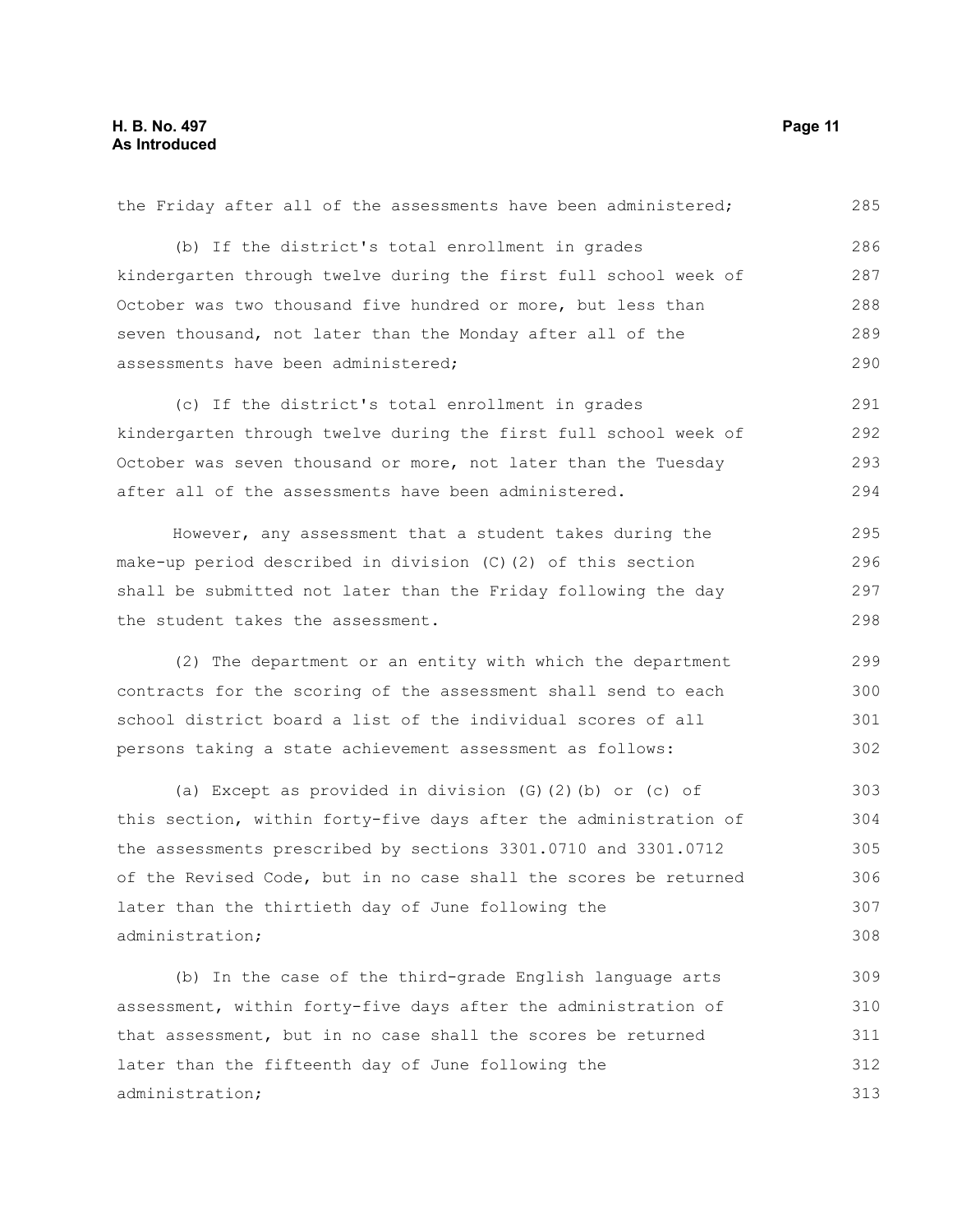#### **H. B. No. 497 Page 12 As Introduced**

(c) In the case of the writing component of an assessment or end-of-course examination in the area of English language arts, except for the third-grade English language arts assessment, the results may be sent after forty-five days of the administration of the writing component, but in no case shall the scores be returned later than the thirtieth day of June following the administration. 314 315 316 317 318 319 320

(3) For assessments administered under this section by a joint vocational school district, the department or entity shall also send to each city, local, or exempted village school district a list of the individual scores of any students of such city, local, or exempted village school district who are attending school in the joint vocational school district. 321 322 323 324 325 326

(4) Beginning with the 2019-2020 school year, a school district, other public school, or chartered nonpublic school may administer the third-grade English language arts or mathematics assessment, or both, in a paper format in any school year for which the district board of education or school governing body adopts a resolution indicating that the district or school chooses to administer the assessment in a paper format. The board or governing body shall submit a copy of the resolution to the department of education not later than the first day of May prior to the school year for which it will apply. If the resolution is submitted, the district or school shall administer the assessment in a paper format to all students in the third grade, except that any student whose individualized education program or plan developed under section 504 of the "Rehabilitation Act of 1973," 87 Stat. 355, 29 U.S.C. 794, as amended, specifies that taking the assessment in an online format is an appropriate accommodation for the student may take the assessment in an online format. 327 328 329 330 331 332 333 334 335 336 337 338 339 340 341 342 343 344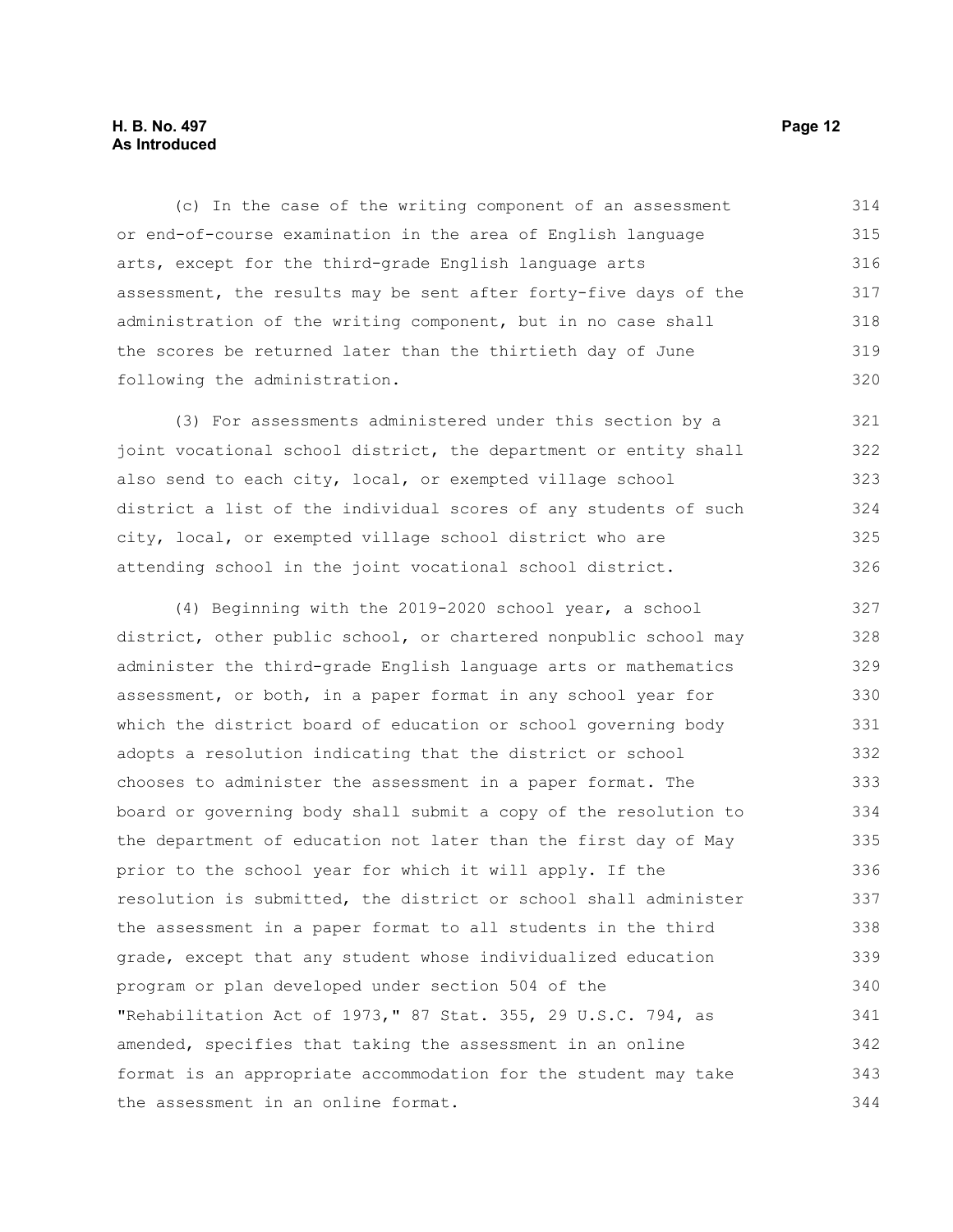#### **H. B. No. 497 Page 13 As Introduced**

(H) Individual scores on any assessments administered under this section shall be released by a district board only in accordance with section 3319.321 of the Revised Code and the rules adopted under division (A) of this section. No district board or its employees shall utilize individual or aggregate results in any manner that conflicts with rules for the ethical use of assessments adopted pursuant to division (A) of this section. 345 346 347 348 349 350 351 352

(I) Except as provided in division (G) of this section, the department or an entity with which the department contracts for the scoring of the assessment shall not release any individual scores on any assessment administered under this section. The state board shall adopt rules to ensure the protection of student confidentiality at all times. The rules may require the use of the data verification codes assigned to students pursuant to division (D)(2) of section 3301.0714 of the Revised Code to protect the confidentiality of student scores. 353 354 355 356 357 358 359 360 361

(J) Notwithstanding division (D) of section 3311.52 of the Revised Code, this section does not apply to the board of education of any cooperative education school district except as provided under rules adopted pursuant to this division. 362 363 364 365

(1) In accordance with rules that the state board shall adopt, the board of education of any city, exempted village, or local school district with territory in a cooperative education school district established pursuant to divisions (A) to (C) of section 3311.52 of the Revised Code may enter into an agreement with the board of education of the cooperative education school district for administering any assessment prescribed under this section to students of the city, exempted village, or local school district who are attending school in the cooperative 366 367 368 369 370 371 372 373 374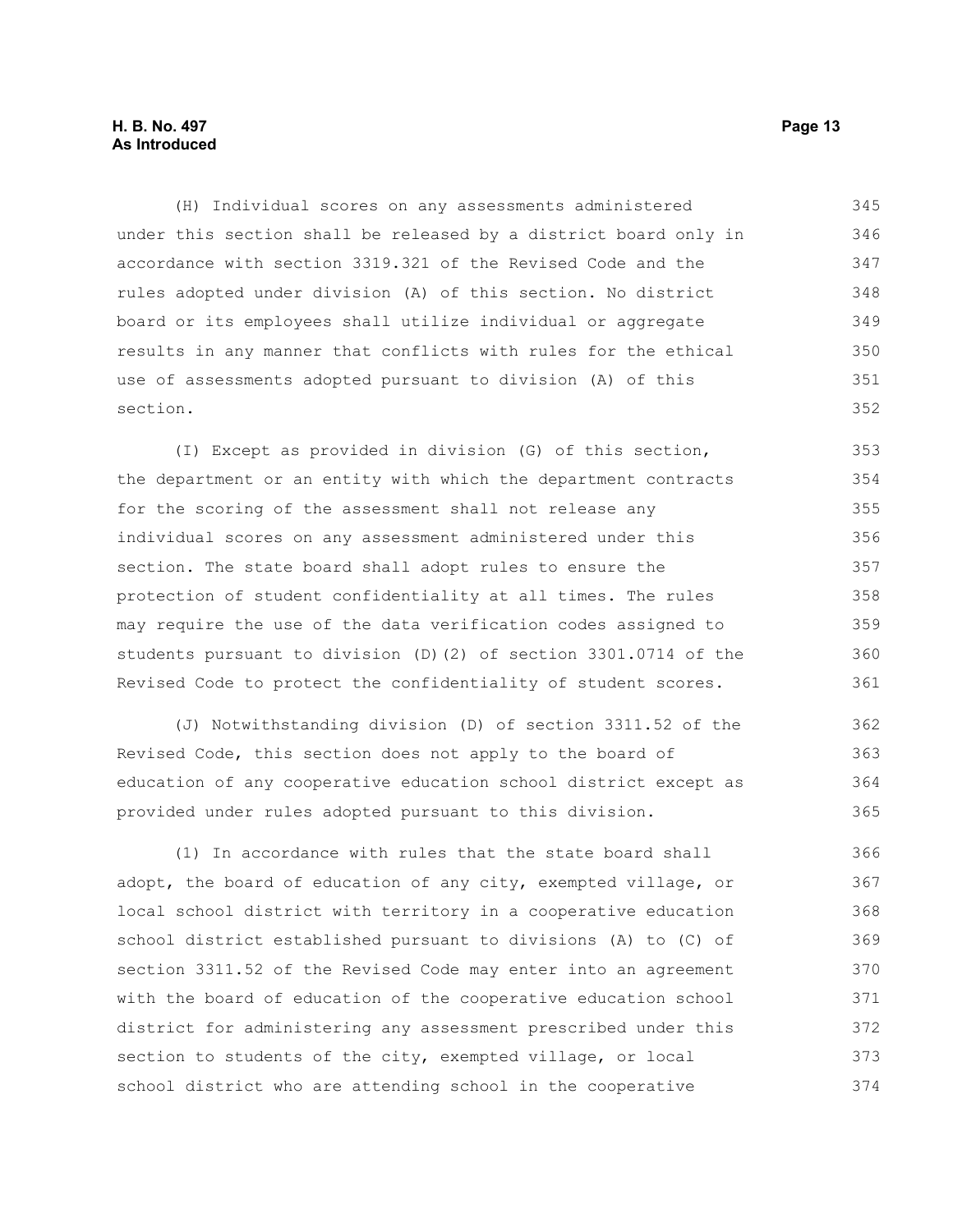education school district.

(2) In accordance with rules that the state board shall adopt, the board of education of any city, exempted village, or local school district with territory in a cooperative education school district established pursuant to section 3311.521 of the Revised Code shall enter into an agreement with the cooperative district that provides for the administration of any assessment prescribed under this section to both of the following: 376 377 378 379 380 381 382

(a) Students who are attending school in the cooperative district and who, if the cooperative district were not established, would be entitled to attend school in the city, local, or exempted village school district pursuant to section 3313.64 or 3313.65 of the Revised Code; 383 384 385 386 387

(b) Persons described in division (B)(8)(b) of this section.

Any assessment of students pursuant to such an agreement shall be in lieu of any assessment of such students or persons pursuant to this section.

(K)(1)(a) Except as otherwise provided in division (K)(1) or (2) of this section, each chartered nonpublic school for which at least sixty-five per cent of its total enrollment is made up of students who are participating in state scholarship programs shall administer the assessments prescribed by division (A) of section 3301.0710 of the Revised Code or an alternative standardized assessment determined by the department. In accordance with procedures and deadlines prescribed by the department, the parent or guardian of a student enrolled in the school who is not participating in a state scholarship program may submit notice to the chief administrative officer of the 393 394 395 396 397 398 399 400 401 402 403

375

388 389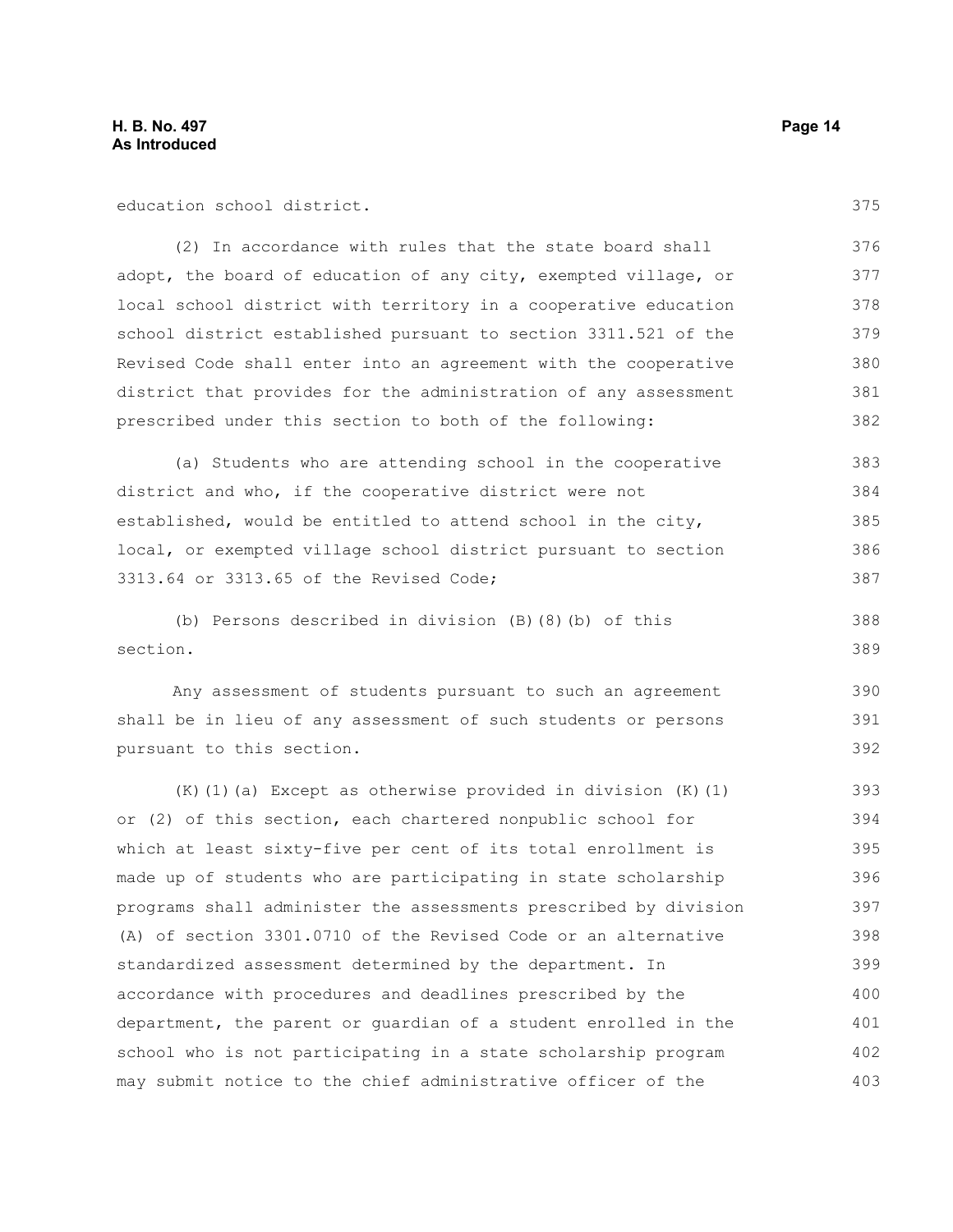school that the parent or guardian does not wish to have the student take the assessments prescribed for the student's grade level under division (A) of section 3301.0710 of the Revised Code. If a parent or guardian submits an opt-out notice, the school shall not administer the assessments to that student. This option does not apply to any assessment required for a high school diploma under section 3313.612 of the Revised Code. 404 405 406 407 408 409 410

(b) Any chartered nonpublic school that enrolls students who are participating in state scholarship programs may administer an alternative standardized assessment determined by the department instead of the assessments prescribed by division (A) of section 3301.0710 of the Revised Code. 411 412 413 414 415

Each chartered nonpublic school subject to division (K)(1) (a) or (b) of this section shall report the results of each assessment administered under those divisions to the department. 416 417 418

(2) A chartered nonpublic school may submit to the superintendent of public instruction a request for a waiver from administering the elementary assessments prescribed by division (A) of section 3301.0710 of the Revised Code. The state superintendent shall approve or disapprove a request for a waiver submitted under division (K)(2) of this section. No waiver shall be approved for any school year prior to the 2015- 2016 school year. 419 420 421 422 423 424 425 426

To be eligible to submit a request for a waiver, a chartered nonpublic school shall meet the following conditions: 427 428

(a) At least ninety-five per cent of the students enrolled in the school are children with disabilities, as defined under section 3323.01 of the Revised Code, or have received a diagnosis by a school district or from a physician, including a 429 430 431 432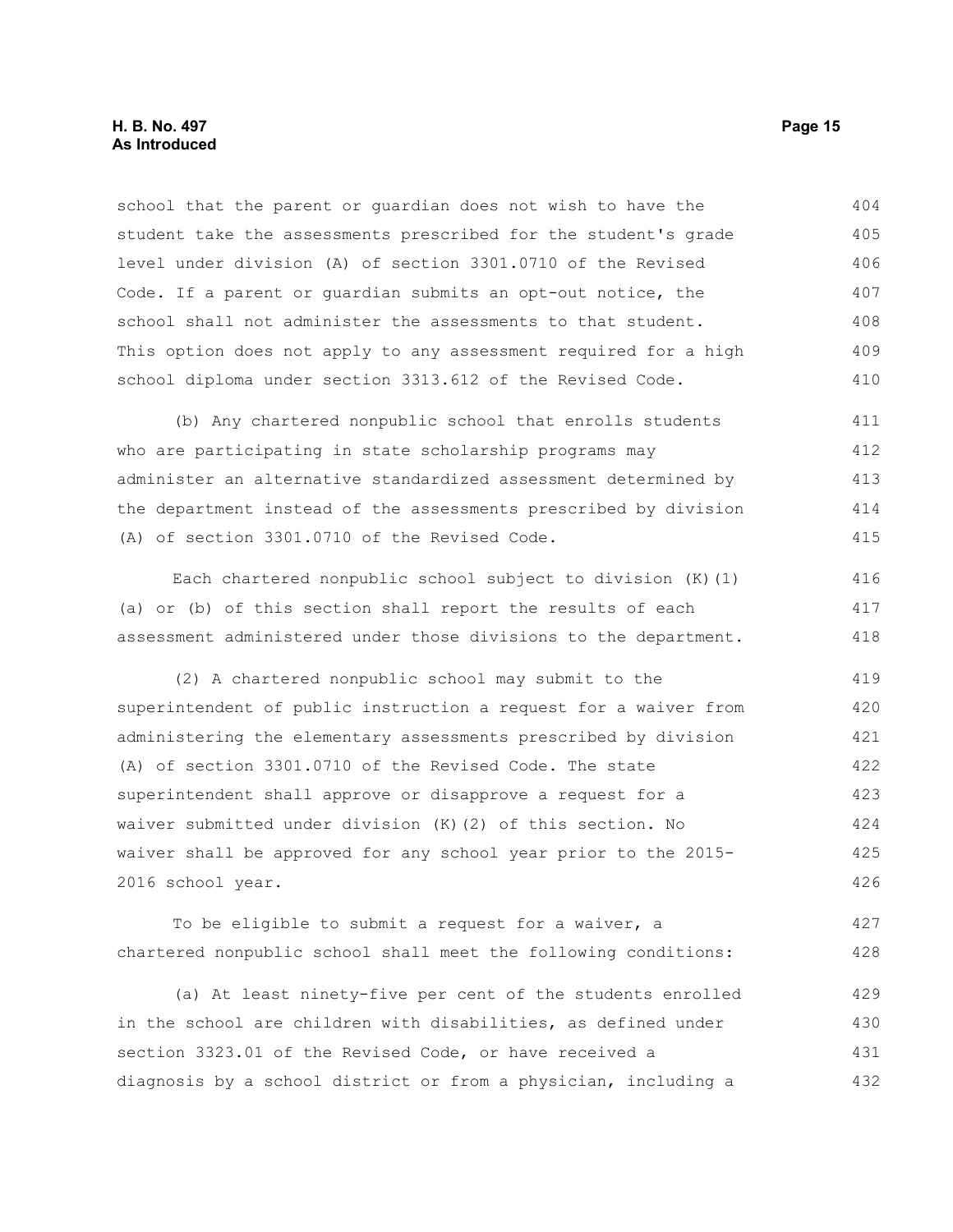#### **H. B. No. 497 Page 16 As Introduced**

neuropsychiatrist or psychiatrist, or a psychologist who is authorized to practice in this or another state as having a condition that impairs academic performance, such as dyslexia, dyscalculia, attention deficit hyperactivity disorder, or Asperger's syndrome. 433 434 435 436 437

(b) The school has solely served a student population described in division  $(K)$  (1)(a) of this section for at least ten years.

(c) The school provides to the department at least five years of records of internal testing conducted by the school that affords the department data required for accountability purposes, including diagnostic assessments and nationally standardized norm-referenced achievement assessments that measure reading and math skills. 441 442 443 444 445 446

(3) Any chartered nonpublic school that is not subject to division (K)(1) of this section may participate in the assessment program by administering any of the assessments prescribed by division (A) of section 3301.0710 of the Revised Code. The chief administrator of the school shall specify which assessments the school will administer. Such specification shall be made in writing to the superintendent of public instruction prior to the first day of August of any school year in which assessments are administered and shall include a pledge that the nonpublic school will administer the specified assessments in the same manner as public schools are required to do under this section and rules adopted by the department. 447 448 449 450 451 452 453 454 455 456 457 458

(4) The department of education shall furnish the assessments prescribed by section 3301.0710 of the Revised Code to each chartered nonpublic school that is subject to division (K)(1) of this section or participates under division (K)(3) of 459 460 461 462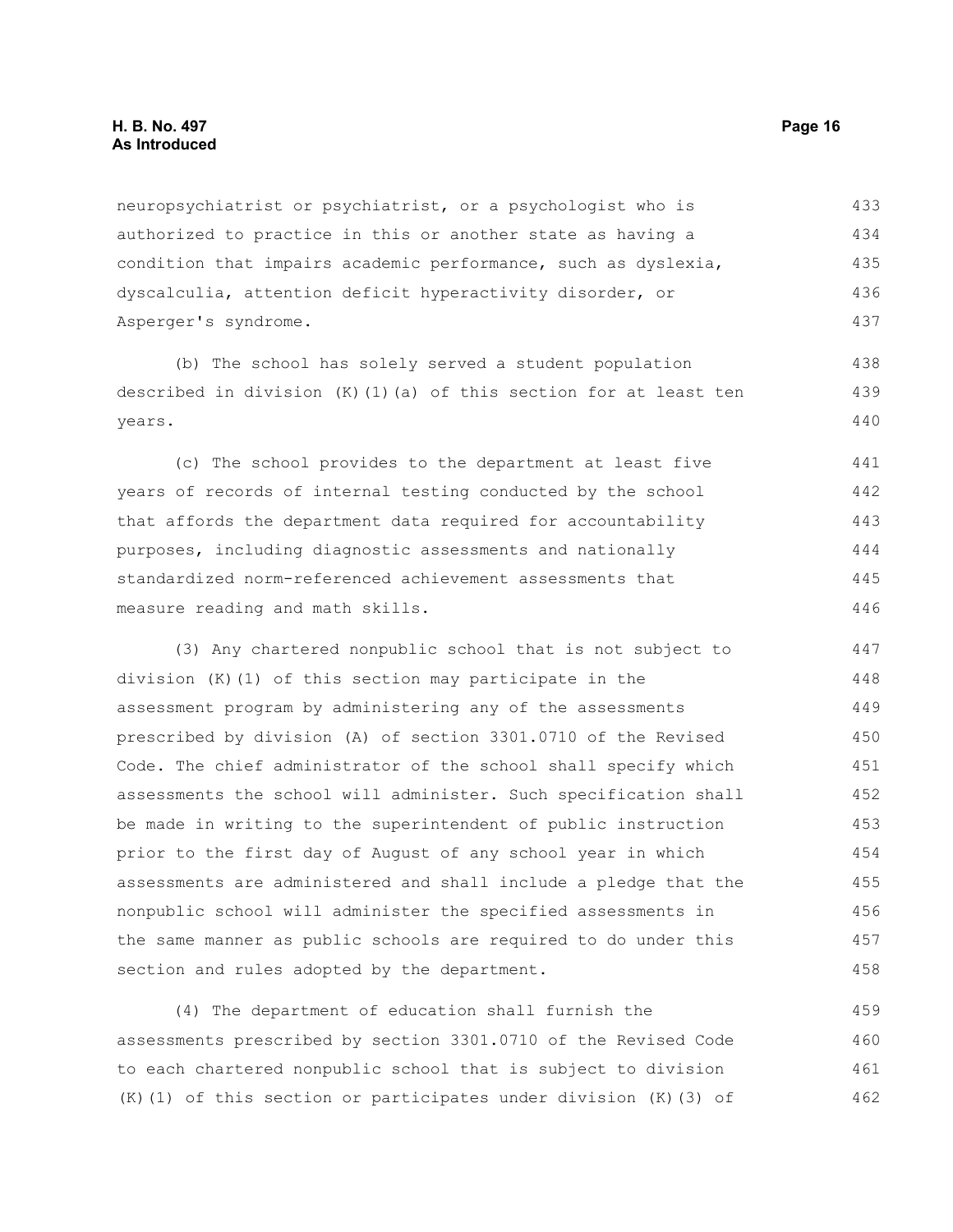#### **H. B. No. 497 Page 17 As Introduced**

this section.

(L) If a chartered nonpublic school is educating students in grades nine through twelve, the following shall apply: 464 465

(1) Except as provided in division (L)(4) of this section, for a student who is enrolled in a chartered nonpublic school that is accredited through the independent schools association of the central states and who is attending the school under a state scholarship program, the student shall either take all of the assessments prescribed by division (B) of section 3301.0712 of the Revised Code or take an alternative assessment approved by the department under section 3313.619 of the Revised Code. However, a student who is excused from taking an assessment under division (C) of this section or has presented evidence to the chartered nonpublic school of having satisfied the condition prescribed by division (A)(1) of section 3313.618 of the Revised Code to qualify for a high school diploma prior to the date of the administration of the assessment prescribed under division (B)(1) of section 3301.0712 of the Revised Code shall not be required to take that assessment. No governing authority of a chartered nonpublic school shall prohibit a student who is not required to take such assessment from taking the assessment. 466 467 468 469 470 471 472 473 474 475 476 477 478 479 480 481 482 483

(2) For a student who is enrolled in a chartered nonpublic school that is accredited through the independent schools association of the central states, and who is not attending the school under a state scholarship program, the student shall not be required to take any assessment prescribed under section 3301.0712 or 3313.619 of the Revised Code.

(3)(a) Except as provided in divisions (L)(3)(b) and (4) of this section, for a student who is enrolled in a chartered nonpublic school that is not accredited through the independent 490 491 492

463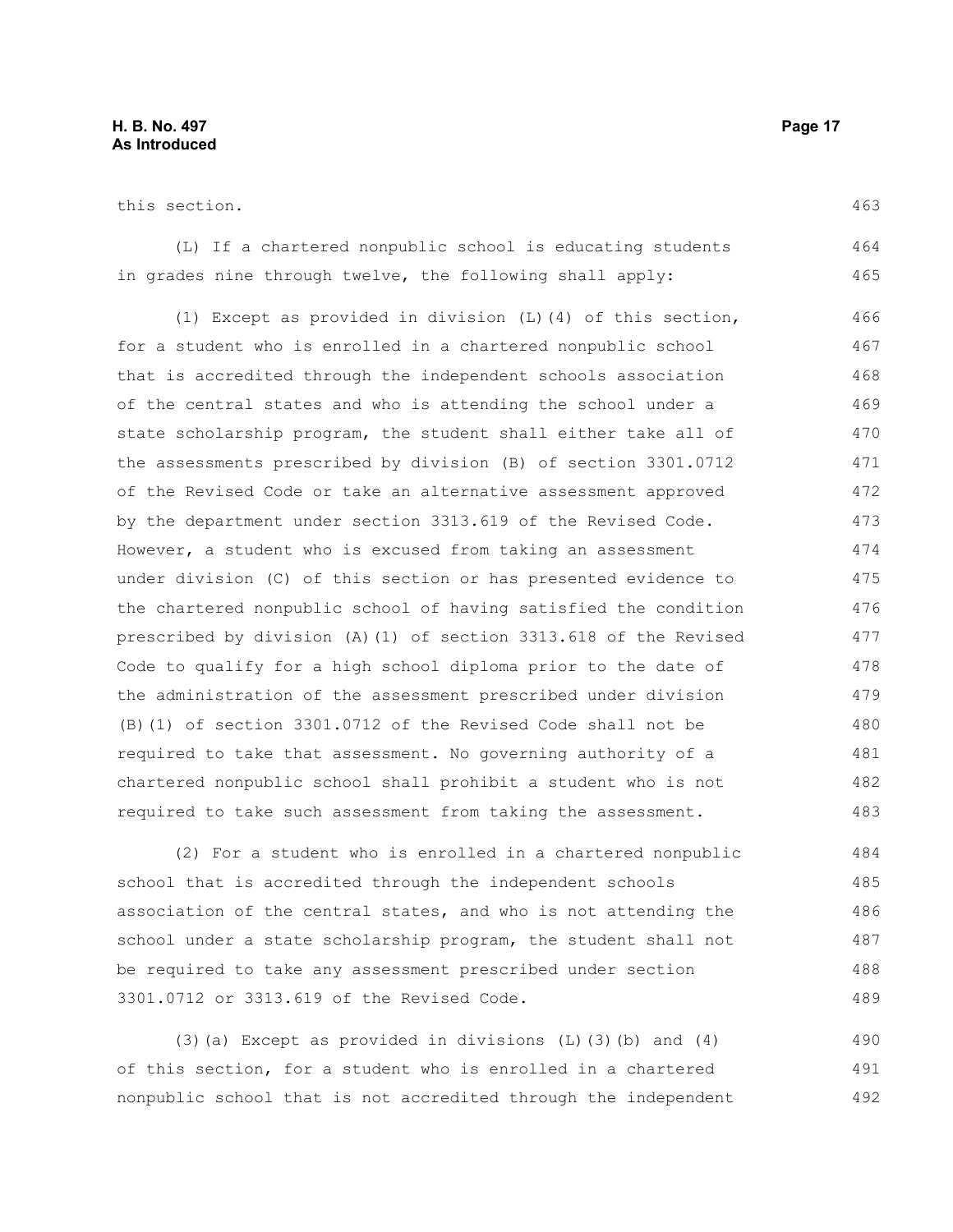schools association of the central states, regardless of whether the student is attending or is not attending the school under a state scholarship program, the student shall do one of the following: 493 494 495 496

(i) Take all of the assessments prescribed by division (B) of section 3301.0712 of the Revised Code; 497 498

(ii) Take only the assessment prescribed by division (B) (1) of section 3301.0712 of the Revised Code, provided that the student's school publishes the results of that assessment for each graduating class. The published results of that assessment shall include the overall composite scores, mean scores, twentyfifth percentile scores, and seventy-fifth percentile scores for each subject area of the assessment. 499 500 501 502 503 504 505

(iii) Take an alternative assessment approved by the department under section 3313.619 of the Revised Code. 506 507

(b) A student who is excused from taking an assessment under division (C) of this section or has presented evidence to the chartered nonpublic school of having satisfied the condition prescribed by division (A)(1) of section 3313.618 of the Revised Code to qualify for a high school diploma prior to the date of the administration of the assessment prescribed under division (B)(1) of section 3301.0712 of the Revised Code shall not be required to take that assessment. No governing authority of a chartered nonpublic school shall prohibit a student who is not required to take such assessment from taking the assessment. 508 509 510 511 512 513 514 515 516 517

(4) The assessments prescribed by sections 3301.0712 and 3313.619 of the Revised Code shall not be administered to any student attending the school, if the school meets all of the following conditions: 518 519 520 521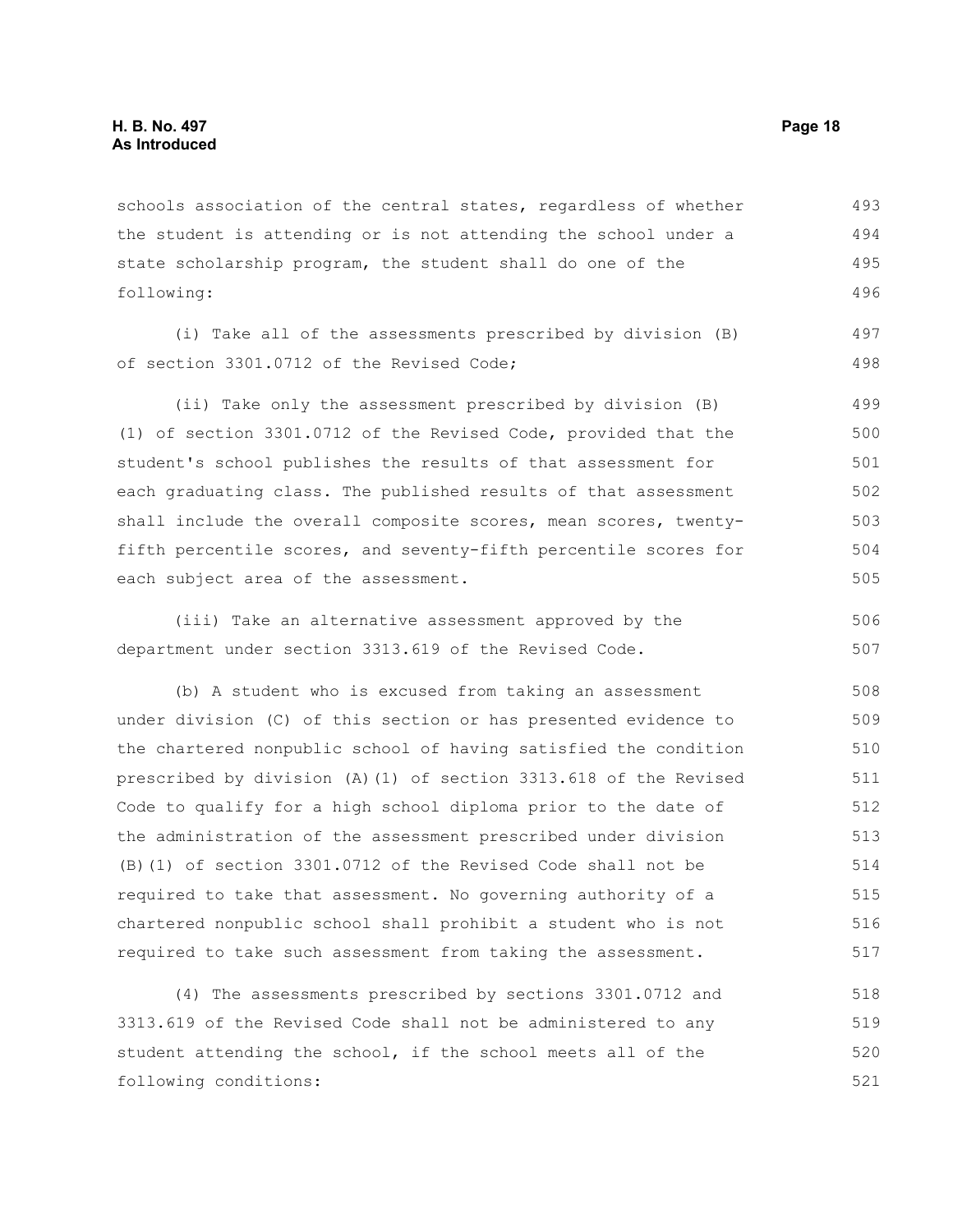#### **H. B. No. 497 Page 19 As Introduced**

(a) At least ninety-five per cent of the students enrolled in the school are children with disabilities, as defined under section 3323.01 of the Revised Code, or have received a diagnosis by a school district or from a physician, including a neuropsychologist or psychiatrist, or a psychologist who is authorized to practice in this or another state as having a condition that impairs academic performance, such as dyslexia, dyscalculia, attention deficit hyperactivity disorder, or Asperger's syndrome. (b) The school has solely served a student population described in division  $(L)$  (4)(a) of this section for at least ten years. (c) The school makes available to the department at least five years of records of internal testing conducted by the school that affords the department data required for 522 523 524 525 526 527 528 529 530 531 532 533 534 535 536

accountability purposes, including growth in student achievement in reading or mathematics, or both, as measured by nationally norm-referenced assessments that have developed appropriate standards for students. 537 538 539 540

Division (L)(4) of this section applies to any student attending such school regardless of whether the student receives special education or related services and regardless of whether the student is attending the school under a state scholarship program. 541 542 543 544 545

(M)(1) The superintendent of the state school for the blind and the superintendent of the state school for the deaf shall administer the assessments described by sections 3301.0710 and 3301.0712 of the Revised Code. Each superintendent shall administer the assessments in the same manner as district boards are required to do under this section and rules adopted by the 546 547 548 549 550 551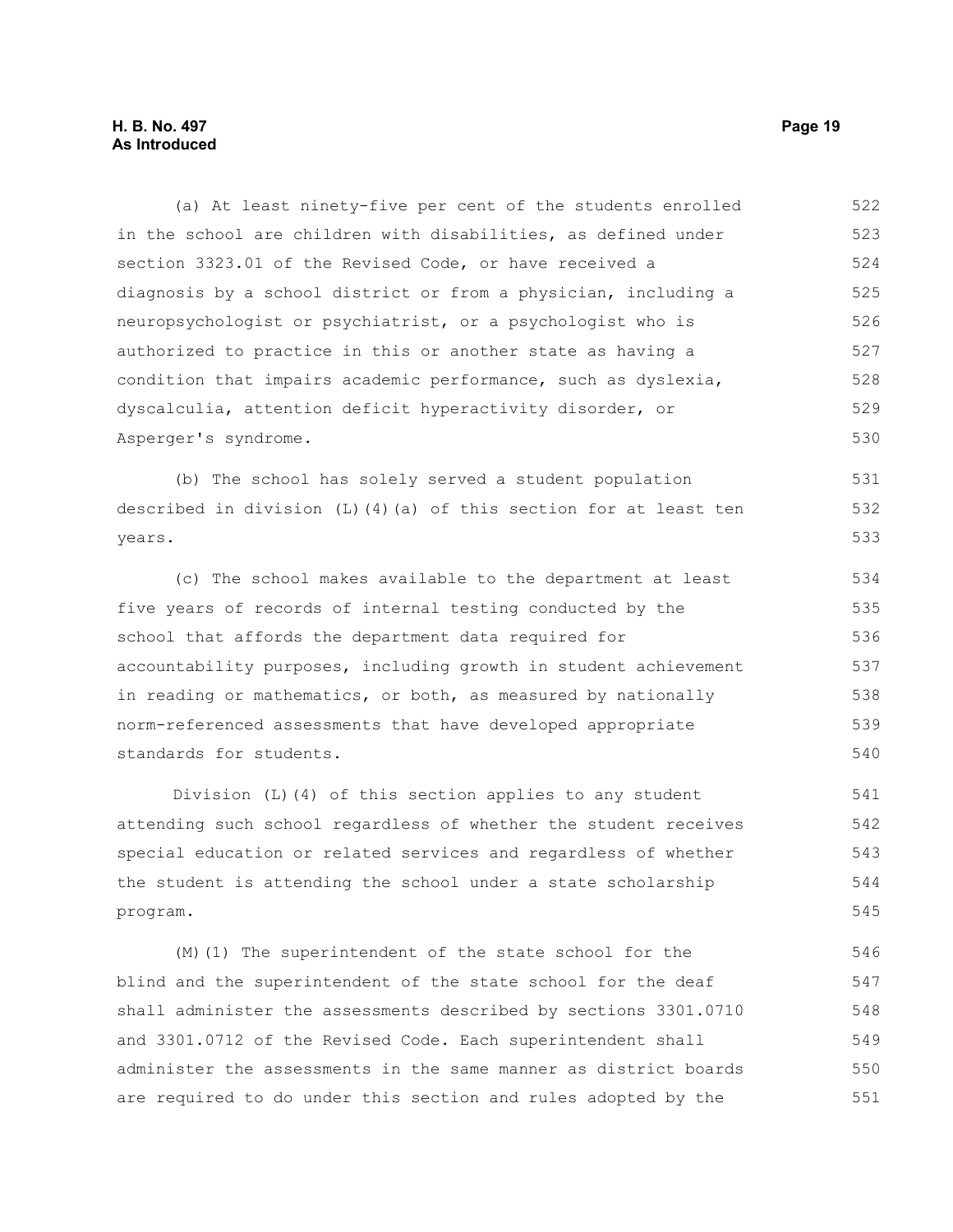department of education and in conformity with division (C)(1) (a) of this section. (2) The department of education shall furnish the assessments described by sections 3301.0710 and 3301.0712 of the Revised Code to each superintendent. (N) Notwithstanding division (E) of this section, a school district may use a student's failure to attain a score in at least the proficient range on the mathematics assessment described by division (A)(1)(a) of section 3301.0710 of the Revised Code or on an assessment described by division (A)(1) (b), (c), (d), (e), or (f) of section  $3301.0710$  of the Revised Code as a factor in retaining that student in the current grade level. 552 553 554 555 556 557 558 559 560 561 562 563 564

(O)(1) In the manner specified in divisions (O)(3),  $(4)$ , (6), and (7) of this section, the assessments required by division (A)(1) of section 3301.0710 of the Revised Code shall become public records pursuant to section 149.43 of the Revised Code on the thirty-first day of July following the school year that the assessments were administered. 565 566 567 568 569 570

(2) The department may field test proposed questions with samples of students to determine the validity, reliability, or appropriateness of questions for possible inclusion in a future year's assessment. The department also may use anchor questions on assessments to ensure that different versions of the same assessment are of comparable difficulty.

Field test questions and anchor questions shall not be considered in computing scores for individual students. Field test questions and anchor questions may be included as part of the administration of any assessment required by division (A)(1) 577 578 579 580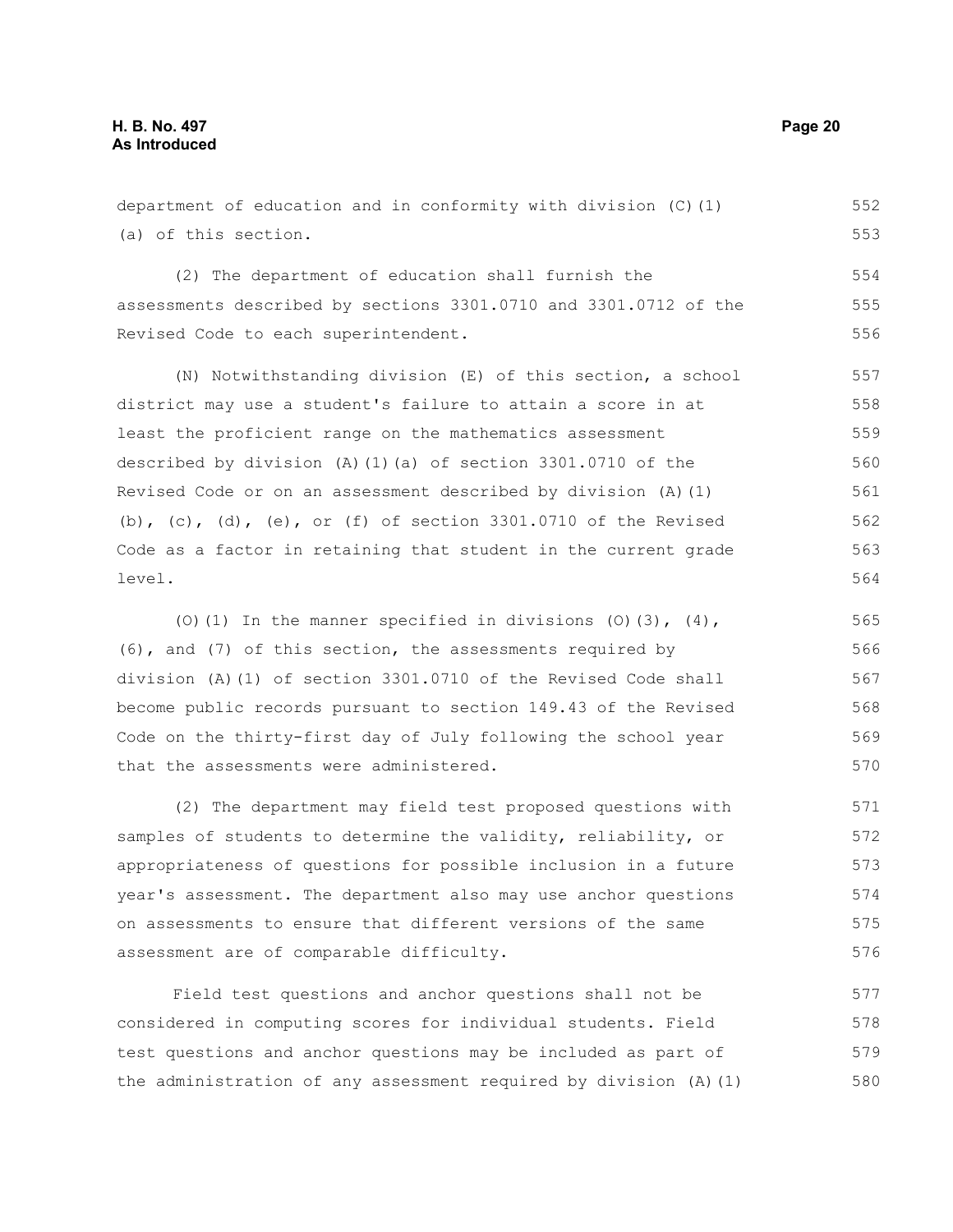or (B) of section 3301.0710 and division (B) of section 3301.0712 of the Revised Code. 581 582

(3) Any field test question or anchor question administered under division (O)(2) of this section shall not be a public record. Such field test questions and anchor questions shall be redacted from any assessments which are released as a public record pursuant to division (O)(1) of this section. 583 584 585 586 587

(4) This division applies to the assessments prescribed by division (A) of section 3301.0710 of the Revised Code. 588 589

(a) The first administration of each assessment, as specified in former section 3301.0712 of the Revised Code, shall be a public record. 590 591 592

(b) For subsequent administrations of each assessment prior to the 2011-2012 school year, not less than forty per cent of the questions on the assessment that are used to compute a student's score shall be a public record. The department shall determine which questions will be needed for reuse on a future assessment and those questions shall not be public records and shall be redacted from the assessment prior to its release as a public record. However, for each redacted question, the department shall inform each city, local, and exempted village school district of the statewide academic standard adopted by the state board under section 3301.079 of the Revised Code and the corresponding benchmark to which the question relates. The preceding sentence does not apply to field test questions that are redacted under division (O)(3) of this section. 593 594 595 596 597 598 599 600 601 602 603 604 605 606

(c) The administrations of each assessment in the 2011- 2012, 2012-2013, and 2013-2014 school years shall not be a public record. 607 608 609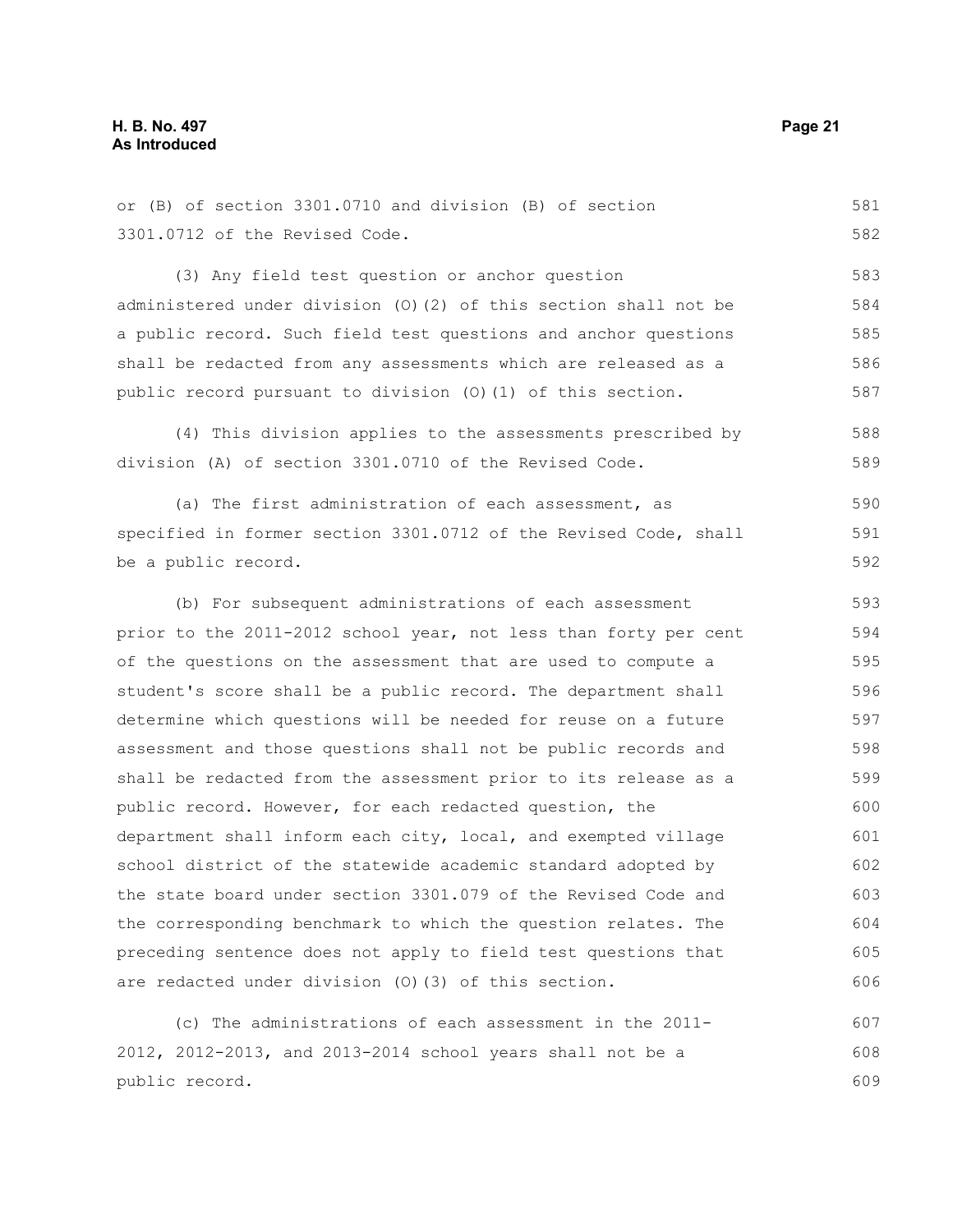(5) Each assessment prescribed by division (B)(1) of section 3301.0710 of the Revised Code shall not be a public record. 610 611 612

(6)(a) Except as provided in division (O)(6)(b) of this section, for the administrations in the 2014-2015, 2015-2016, and 2016-2017 school years, questions on the assessments prescribed under division (A) of section 3301.0710 and division (B)(2) of section 3301.0712 of the Revised Code and the corresponding preferred answers that are used to compute a student's score shall become a public record as follows: 613 614 615 616 617 618 619

(i) Forty per cent of the questions and preferred answers on the assessments on the thirty-first day of July following the administration of the assessment;

(ii) Twenty per cent of the questions and preferred answers on the assessment on the thirty-first day of July one year after the administration of the assessment; 623 624 625

(iii) The remaining forty per cent of the questions and preferred answers on the assessment on the thirty-first day of July two years after the administration of the assessment. 626 627 628

The entire content of an assessment shall become a public record within three years of its administration. 629 630

The department shall make the questions that become a public record under this division readily accessible to the public on the department's web site. Questions on the spring administration of each assessment shall be released on an annual basis, in accordance with this division. 631 632 633 634 635

(b) No questions and corresponding preferred answers shall become a public record under division (O)(6) of this section after July 31, 2017. 636 637 638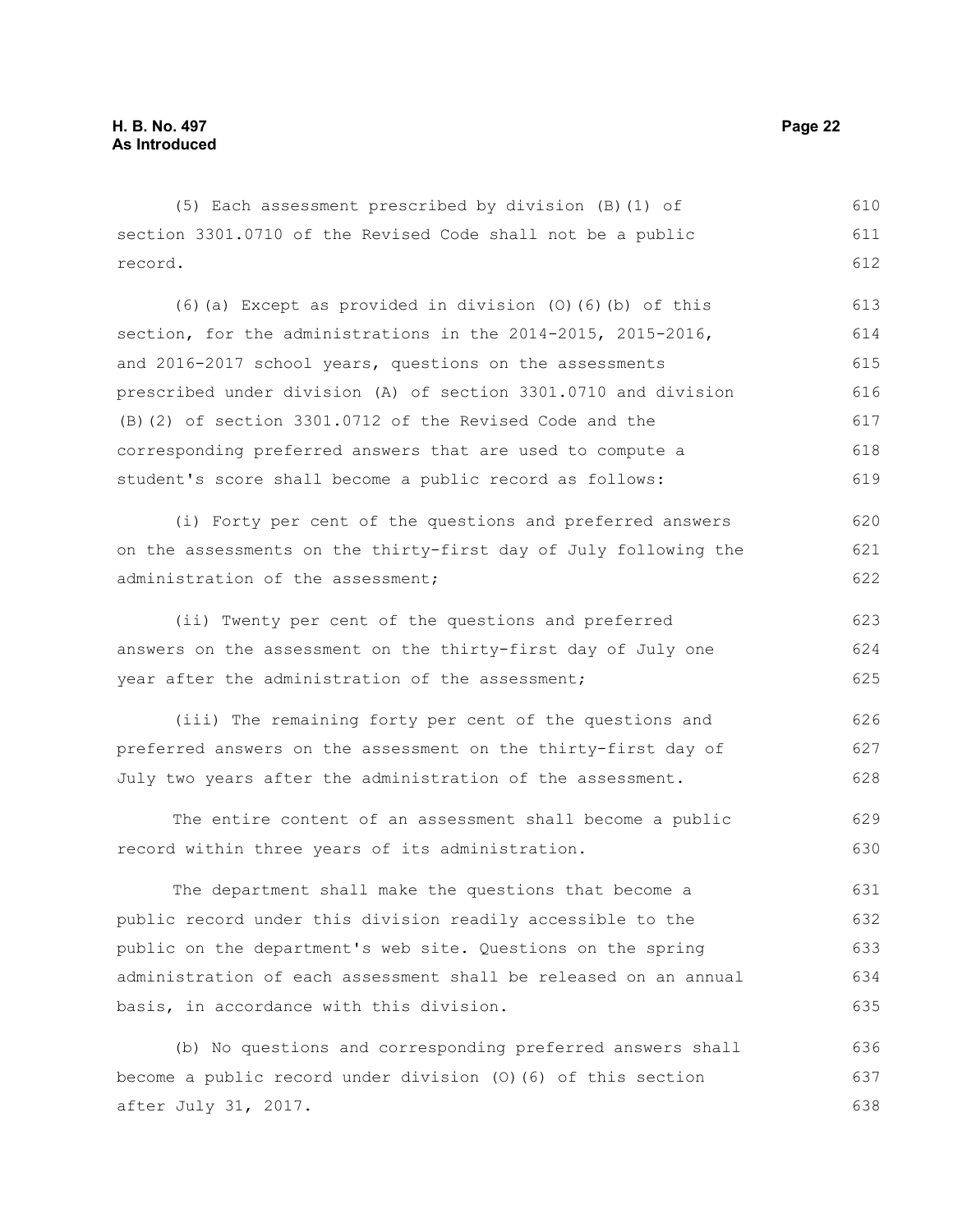#### **H. B. No. 497 Page 23 As Introduced**

(7) Division (O)(7) of this section applies to the assessments prescribed by division (A) of section 3301.0710 and division (B)(2) of section 3301.0712 of the Revised Code. 639 640 641

Beginning with the assessments administered in the spring of the 2017-2018 school year, not less than forty per cent of the questions on each assessment that are used to compute a student's score shall be a public record. The department shall determine which questions will be needed for reuse on a future assessment and those questions shall not be public records and shall be redacted from the assessment prior to its release as a public record. However, for each redacted question, the department shall inform each city, local, and exempted village school district of the corresponding statewide academic standard adopted by the state board under section 3301.079 of the Revised Code and the corresponding benchmark to which the question relates. The department is not required to provide corresponding standards and benchmarks to field test questions that are redacted under division (O)(3) of this section. 642 643 644 645 646 647 648 649 650 651 652 653 654 655 656

(P) As used in this section:

(1) "Three-year average" means the average of the most recent consecutive three school years of data.

(2) "Dropout" means a student who withdraws from school before completing course requirements for graduation and who is not enrolled in an education program approved by the state board of education or an education program outside the state. "Dropout" does not include a student who has departed the country. 660 661 662 663 664 665

(3) "Graduation rate" means the ratio of students receiving a diploma to the number of students who entered ninth 666 667

657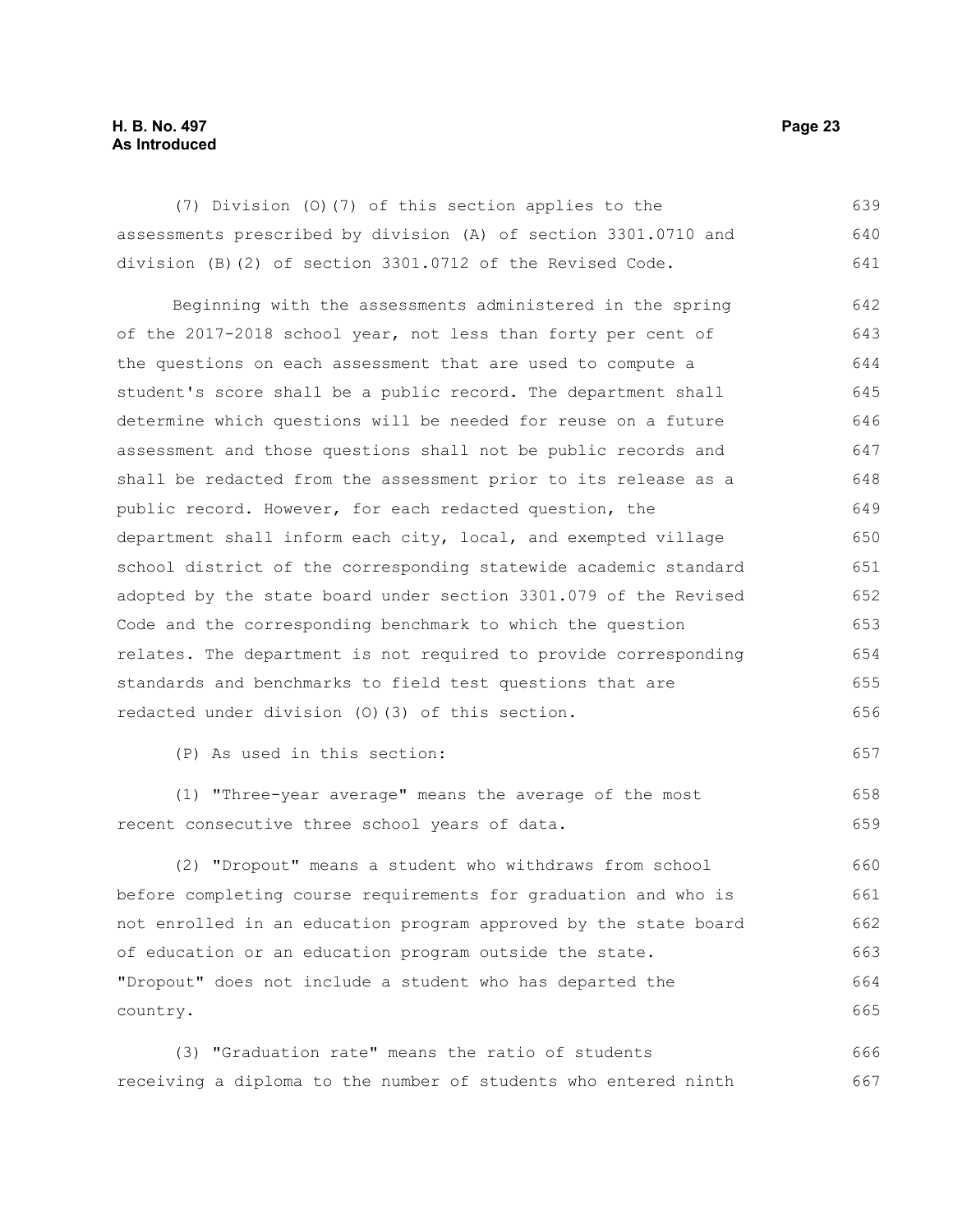grade four years earlier. Students who transfer into the district are added to the calculation. Students who transfer out of the district for reasons other than dropout are subtracted from the calculation. If a student who was a dropout in any previous year returns to the same school district, that student shall be entered into the calculation as if the student had entered ninth grade four years before the graduation year of the graduating class that the student joins. 668 669 670 671 672 673 674 675

(4) "State scholarship programs" means the educational choice scholarship pilot program established under sections 3310.01 to 3310.17 of the Revised Code, the autism scholarship program established under section 3310.41 of the Revised Code, the Jon Peterson special needs scholarship program established under sections 3310.51 to 3310.64 of the Revised Code, and the pilot project scholarship program established under sections 3313.974 to 3313.979 of the Revised Code. 676 677 678 679 680 681 682 683

(5) "Other public school" means a community school established under Chapter 3314., a STEM school established under Chapter 3326., or a college-preparatory boarding school established under Chapter 3328. of the Revised Code. 684 685 686 687

**Sec. 3301.163.** (A) Beginning July 1, 2015Until the 2020- 2021 school year, any third-grade student who attends a chartered nonpublic school with a scholarship awarded under either the educational choice scholarship pilot program, prescribed in sections 3310.01 to 3310.17, or the pilot project scholarship program prescribed in sections 3313.974 to 3313.979 of the Revised Code, shall be subject to the third-grade reading guarantee retention provisions under division (A)(2) of section 3313.608 of the Revised Code, including the exemptions prescribed by that division. For purposes of determining if a 688 689 690 691 692 693 694 695 696 697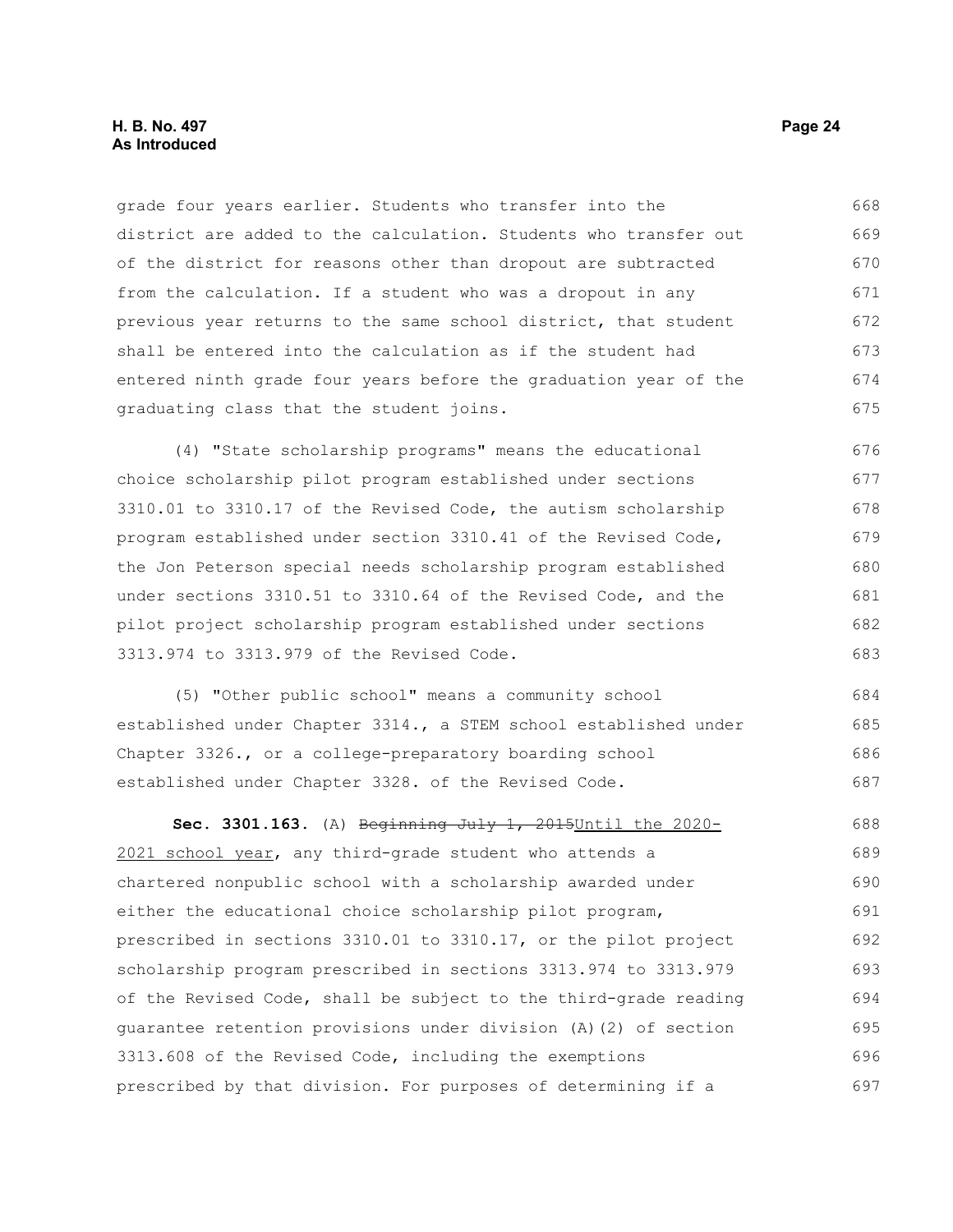child with a disability is exempt from retention under this section, an individual services plan created for the child that has been reviewed by either the student's school district of residence or the school district in which the chartered nonpublic school is located and that specifies that the student is not subject to retention shall be considered in the same manner as an individualized education program or plan under section 504 of the "Rehabilitation Act of 1973," 87 Stat. 355, 29 U.S.C. 794, as amended, as prescribed by division (A)(2) of section 3313.608 of the Revised Code. 698 699 700 701 702 703 704 705 706 707

As used in this section, "child with a disability" and "school district of residence" have the same meanings as in section 3323.01 of the Revised Code.

(B)(1) Each chartered nonpublic school that enrolls students in any of grades kindergarten through three and that accepts students under the educational choice scholarship pilot program or the pilot project scholarship program shall adopt policies and procedures for the annual assessment of the reading skills of those students. Each school may use the diagnostic assessment to measure reading ability for the appropriate grade level prescribed in division (D) of section 3301.079 of the Revised Code. If the school uses such assessments, the department of education shall furnish them to the chartered nonpublic school. 711 712 713 714 715 716 717 718 719 720 721

(2) For each student identified as having reading skills below grade level, the school shall do both of the following: 722 723

(a) Provide to the student's parent or guardian, in writing, all of the following: 724 725

(i) Notification that the student has been identified as

708 709 710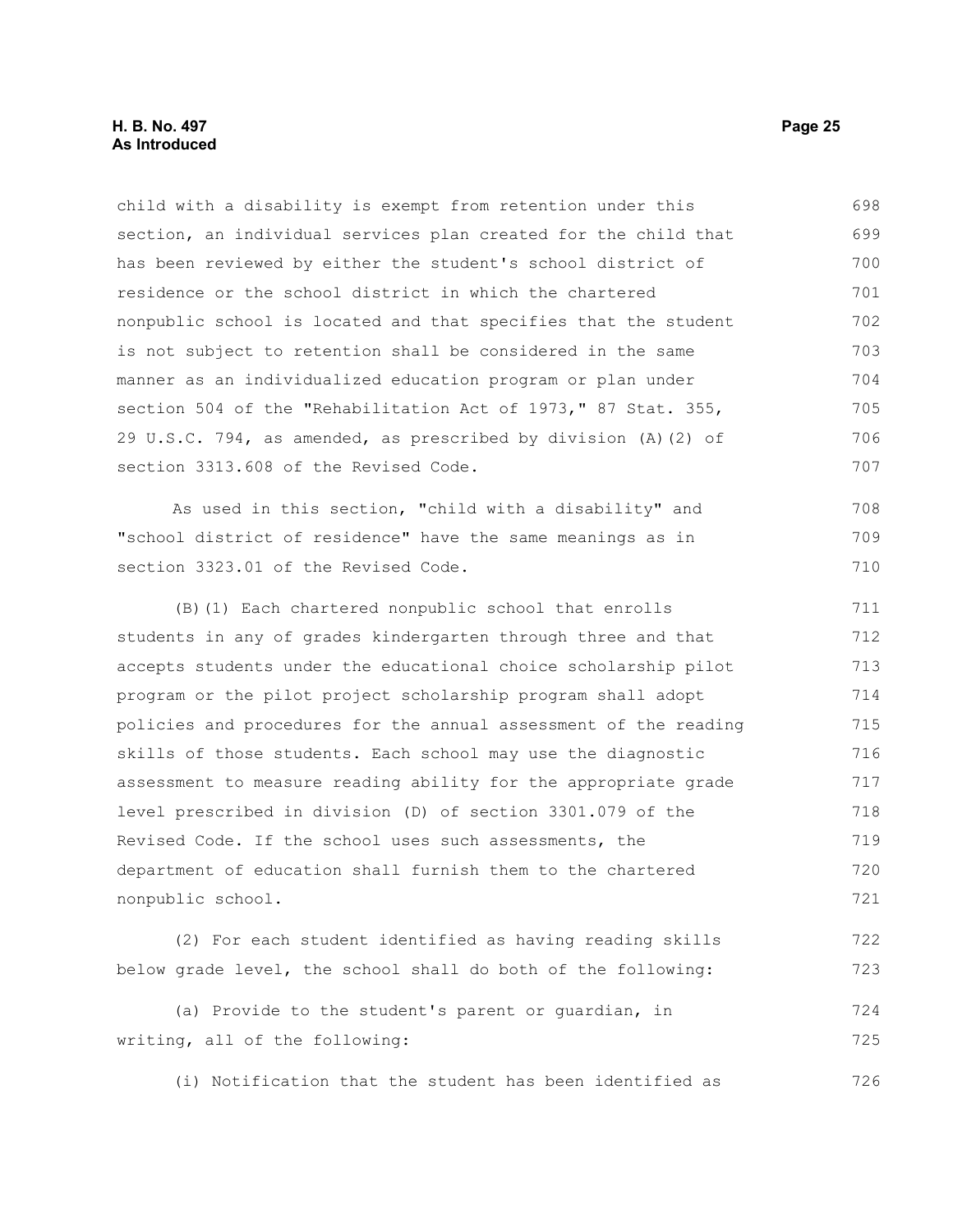727

736 737 738

having a substantial deficiency in reading;

(ii) Notification-Through the 2020-2021 school year, notification that if the student attains a score in the range designated under division (A)(3) of section 3301.0710 of the Revised Code on the assessment prescribed under that section to measure skill in English language arts expected at the end of third grade, the student shall be retained unless the student is exempt under division (A)(1) of section 3313.608 of the Revised Code. 728 729 730 731 732 733 734 735

(b) Provide intensive reading instruction services, as determined appropriate by the school, to each student identified under this section.

(C) Each chartered nonpublic school subject to this section annually shall report to the department the number of students identified as reading at grade level and the number of students identified as reading below grade level. 739 740 741 742

**Sec. 3313.608.** (A)(1) Beginning with students who enter third grade in the school year that starts July 1, 2009, and until June 30, 2013, unless the student is excused under division (C) of section 3301.0711 of the Revised Code from taking the assessment described in this section, for any student who does not attain at least the equivalent level of achievement designated under division (A)(3) of section 3301.0710 of the Revised Code on the assessment prescribed under that section to measure skill in English language arts expected at the end of third grade, each school district, in accordance with the policy adopted under section 3313.609 of the Revised Code, shall do one of the following: 743 744 745 746 747 748 749 750 751 752 753 754

(a) Promote the student to fourth grade if the student's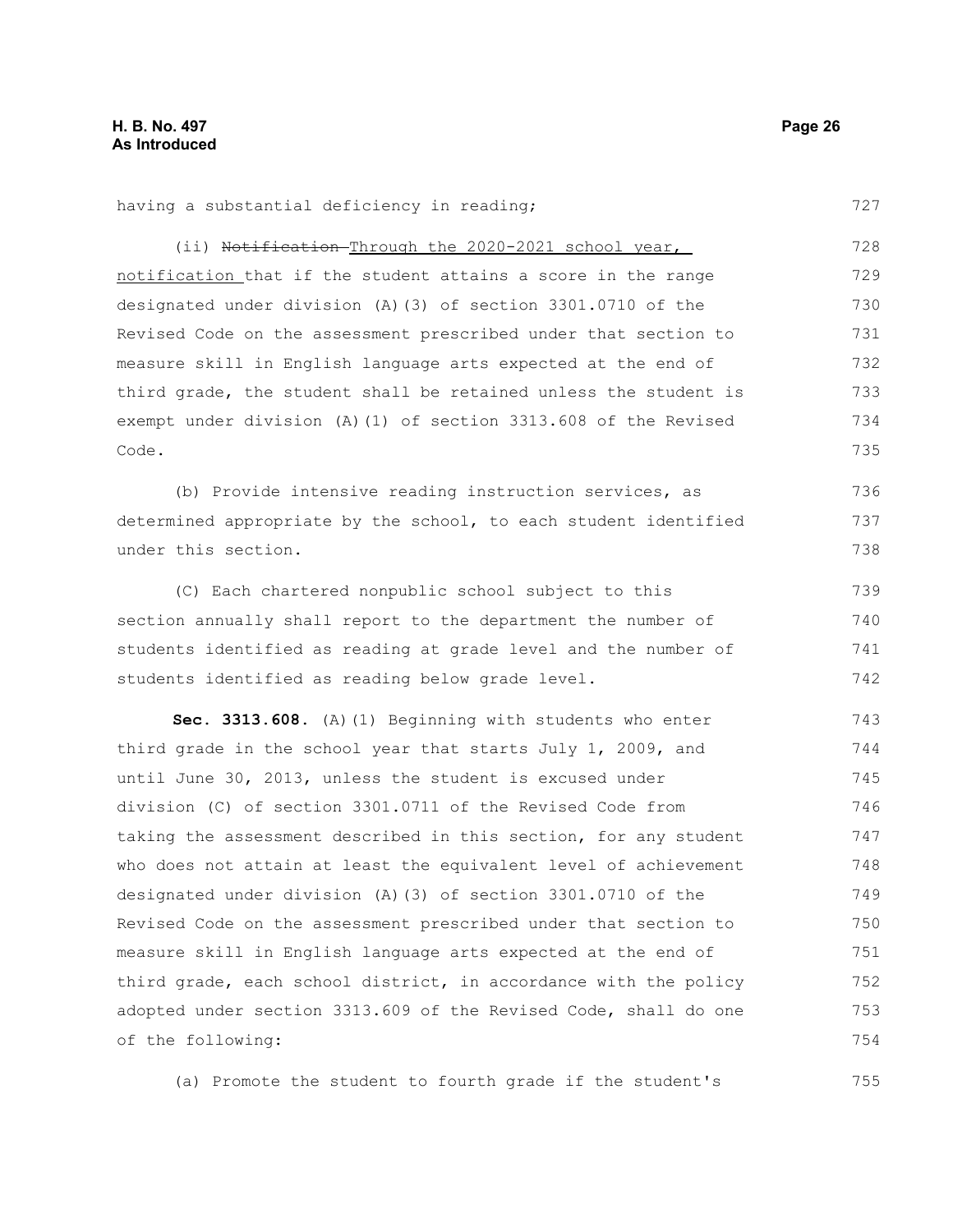#### **H. B. No. 497 Page 27 As Introduced**

principal and reading teacher agree that other evaluations of the student's skill in reading demonstrate that the student is academically prepared to be promoted to fourth grade; 756 757 758

(b) Promote the student to fourth grade but provide the student with intensive intervention services in fourth grade; 759 760

(c) Retain the student in third grade.

(2) Beginning with students who enter third grade in the 2013-2014 school year and until June 30, 2021, unless the student is excused under division (C) of section 3301.0711 of the Revised Code from taking the assessment described in this section, no school district shall promote to fourth grade any student who does not attain at least the equivalent level of achievement designated under division (A)(3) of section 3301.0710 of the Revised Code on the assessment prescribed under that section to measure skill in English language arts expected at the end of third grade, unless one of the following applies: 762 763 764 765 766 767 768 769 770 771

(a) The student is an English learner who has been enrolled in United States schools for less than three full school years and has had less than three years of instruction in an English as a second language program. 772 773 774 775

(b) The student is a child with a disability entitled to special education and related services under Chapter 3323. of the Revised Code and the student's individualized education program exempts the student from retention under this division. 776 777 778 779

(c) The student demonstrates an acceptable level of performance on an alternative standardized reading assessment as determined by the department of education. 780 781 782

(d) All of the following apply:

761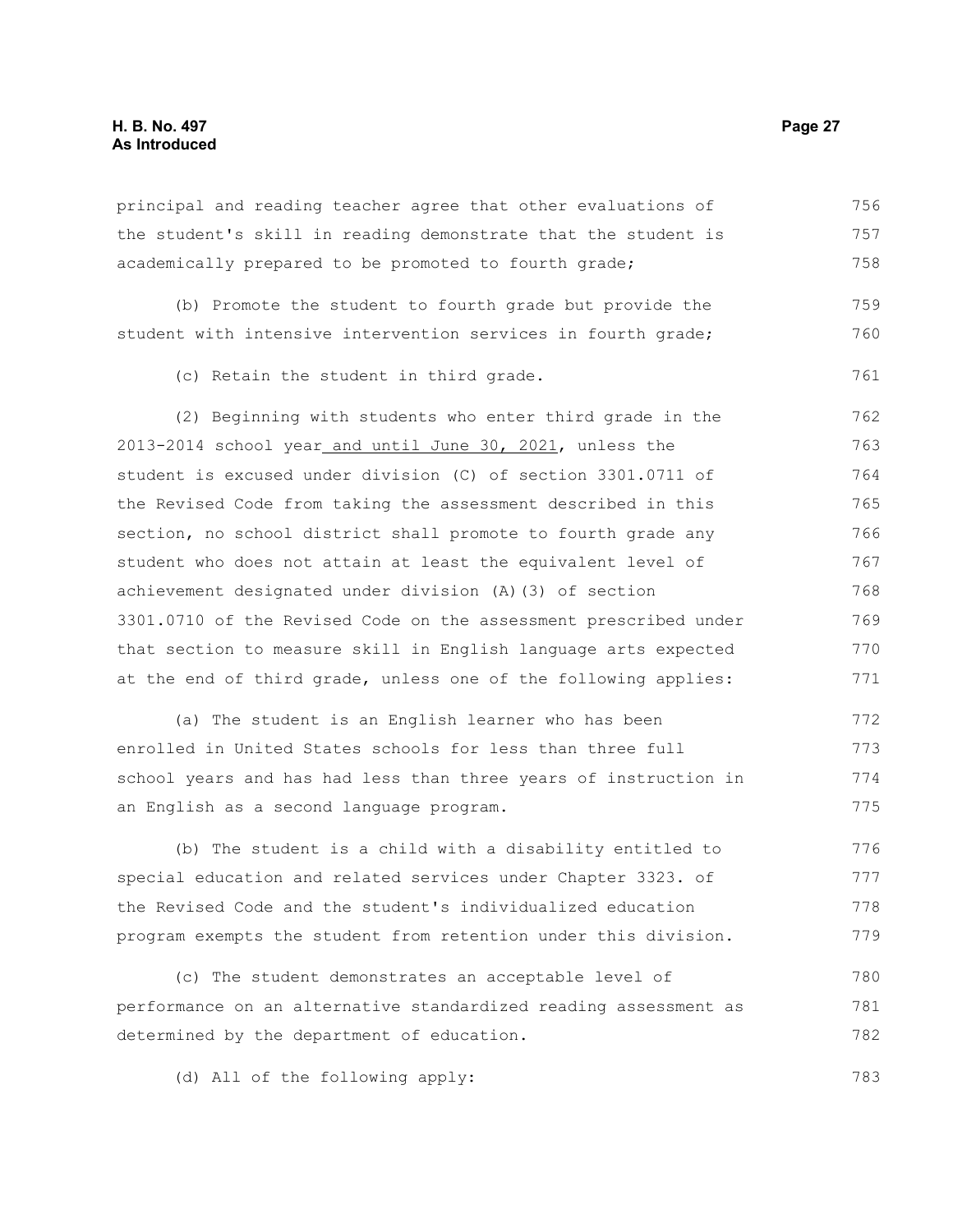the Revised Code.

3301.0710 of the Revised Code.

special education and related services under Chapter 3323. of (ii) The student has taken the third grade English language arts achievement assessment prescribed under section (iii) The student's individualized education program or

plan under section 504 of the "Rehabilitation Act of 1973," 87 Stat. 355, 29 U.S.C. 794, as amended, shows that the student has received intensive remediation in reading for two school years but still demonstrates a deficiency in reading. 790 791 792 793 794

(iv) The student previously was retained in any of grades kindergarten to three.

(i) The student is a child with a disability entitled to

(e)(i) The student received intensive remediation for reading for two school years but still demonstrates a deficiency in reading and was previously retained in any of grades kindergarten to three. 797 798 799 800

(ii) A student who is promoted under division (A)(2)(e)(i) of this section shall continue to receive intensive reading instruction in grade four. The instruction shall include an altered instructional day that includes specialized diagnostic information and specific research-based reading strategies for the student that have been successful in improving reading among low-performing readers. 801 802 803 804 805 806 807

(3) Beginning with students who enter the third grade in the 2021-2022 school year, no school district shall retain a student under this section based upon the student's score on the assessment prescribed by section 3301.0710 of the Revised Code to measure skill in English language arts expected at the end of 808 809 810 811 812

784 785 786

787 788 789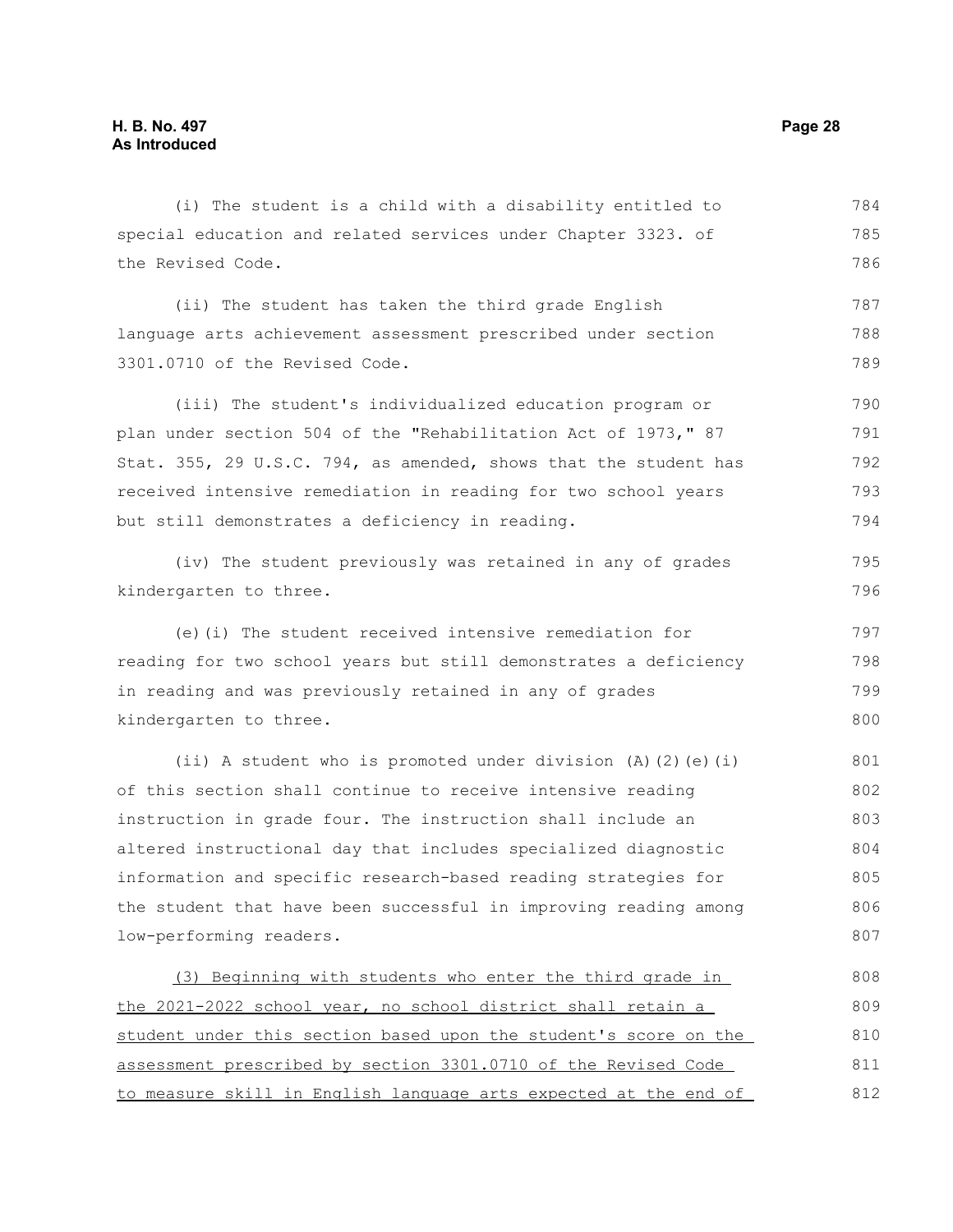third grade. Districts shall continue to offer intervention and remediation services in the manner prescribed under this section for students found to be reading below grade level. (B)(1) Beginning in the 2012-2013 school year, to assist students in meeting the third grade guarantee established by this section, each school district board of education shall adopt policies and procedures with which it annually shall assess the reading skills of each student, except those students with significant cognitive disabilities or other disabilities as authorized by the department on a case-by-case basis, enrolled in kindergarten to third grade and shall identify students who are reading below their grade level. The reading skills assessment shall be completed by the thirtieth day of September for students in grades one to three, and by the first day of November for students in kindergarten. Each district shall use the diagnostic assessment to measure reading ability for the appropriate grade level adopted under section 3301.079 of the Revised Code, or a comparable tool approved by the department of education, to identify such students. The policies and procedures shall require the students' classroom teachers to be involved in the assessment and the identification of students reading below grade level. The assessment may be administered electronically using live, two-way video and audio connections whereby the teacher administering the assessment may be in a separate location from the student. 813 814 815 816 817 818 819 820 821 822 823 824 825 826 827 828 829 830 831 832 833 834 835 836 837

(2) For each student identified by the diagnostic assessment prescribed under this section as having reading skills below grade level, the district shall do both of the following: 838 839 840 841

(a) Provide to the student's parent or guardian, in 842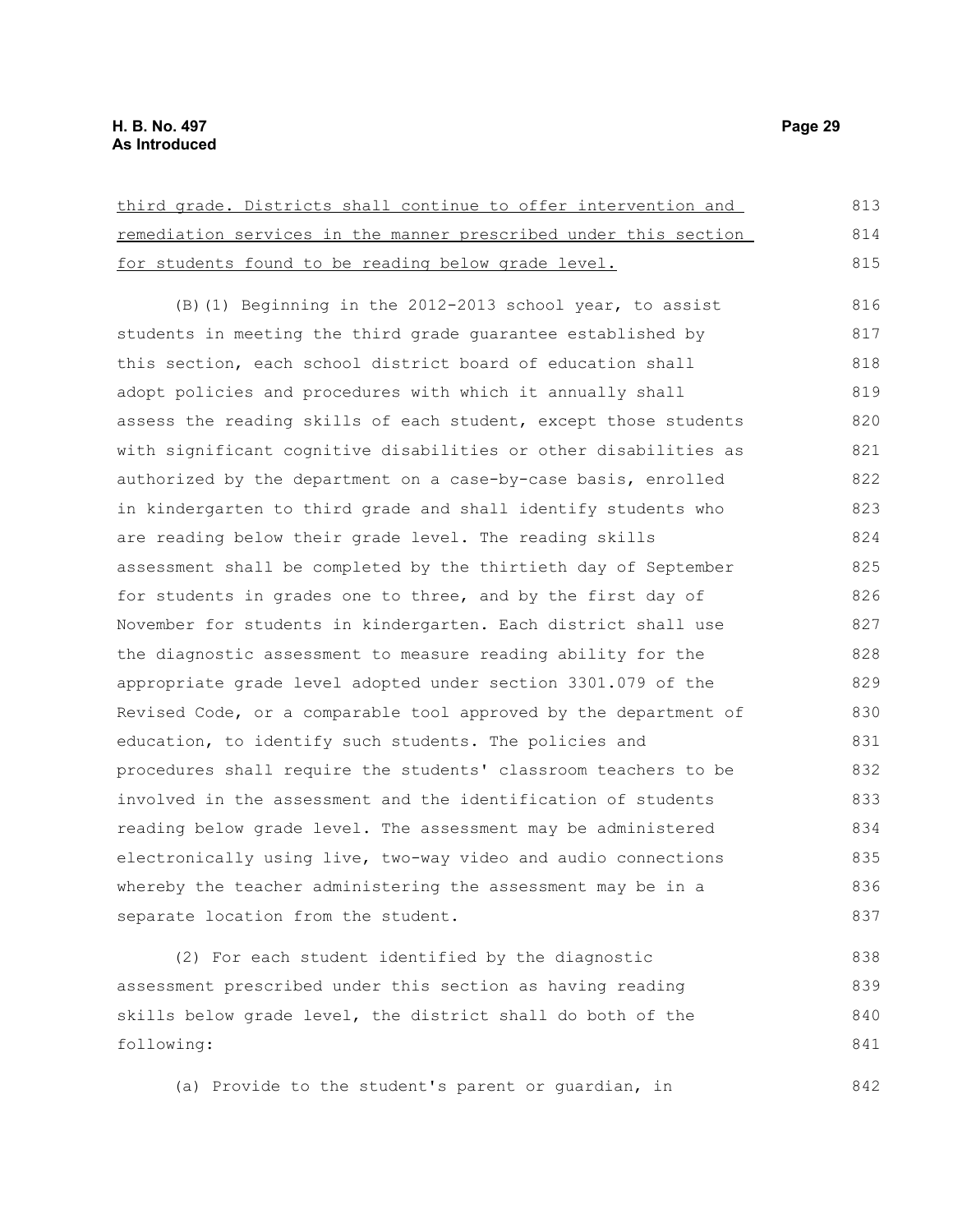writing, all of the following:

843

(i) Notification that the student has been identified as having a substantial deficiency in reading; 844 845

(ii) A description of the current services that are provided to the student; 846 847

(iii) A description of the proposed supplemental instructional services and supports that will be provided to the student that are designed to remediate the identified areas of reading deficiency-848 849 850 851

(iv) Notification that if the student attains a score in the range designated under division (A)(3) of section 3301.0710 of the Revised Code on the assessment prescribed under that section to measure skill in English language arts expected at the end of third grade, the student shall be retained unless the student is exempt under division (A) of this section. The notification shall specify that the assessment under section 3301.0710 of the Revised Code is not the sole determinant of promotion and that additional evaluations and assessments are available to the student to assist parents and the district in knowing when a student is reading at or above grade level and ready for promotion. 852 853 854 855 856 857 858 859 860 861 862 863

(b) Provide intensive reading instruction services and regular diagnostic assessments to the student immediately following identification of a reading deficiency until the development of the reading improvement and monitoring plan required by division (C) of this section. These intervention services shall include research-based reading strategies that have been shown to be successful in improving reading among lowperforming readers and instruction targeted at the student's 864 865 866 867 868 869 870 871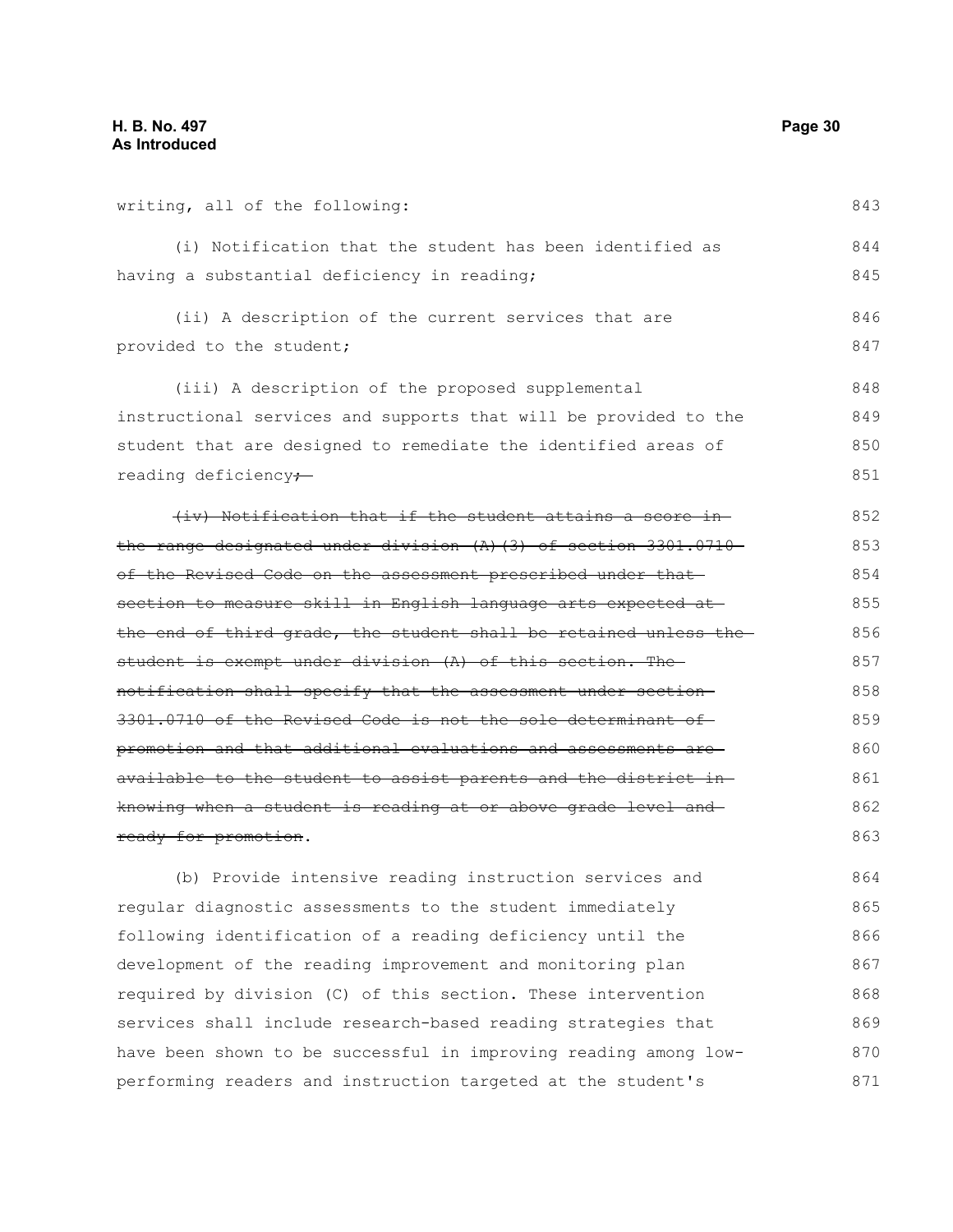identified reading deficiencies.

(3) For-Prior to the 2021-2022 school year, for each student retained under division (A) of this section, the district shall do all of the following: (a) Provide intense remediation services until the student is able to read at grade level. The remediation services shall include intensive interventions in reading that address the areas of deficiencies identified under this section including, but not limited to, not less than ninety minutes of reading instruction per day, and may include any of the following: (i) Small group instruction; (ii) Reduced teacher-student ratios; (iii) More frequent progress monitoring; (iv) Tutoring or mentoring; (v) Transition classes containing third and fourth grade students; (vi) Extended school day, week, or year; (vii) Summer reading camps. (b) Establish a policy for the mid-year promotion of a student retained under division (A) of this section who demonstrates that the student is reading at or above grade level; (c) Provide each student with a teacher who satisfies one or more of the criteria set forth in division (H) of this section. 872 873 874 875 876 877 878 879 880 881 882 883 884 885 886 887 888 889 890 891 892 893 894 895 896

The district shall offer the option for students to receive applicable services from one or more providers other 897 898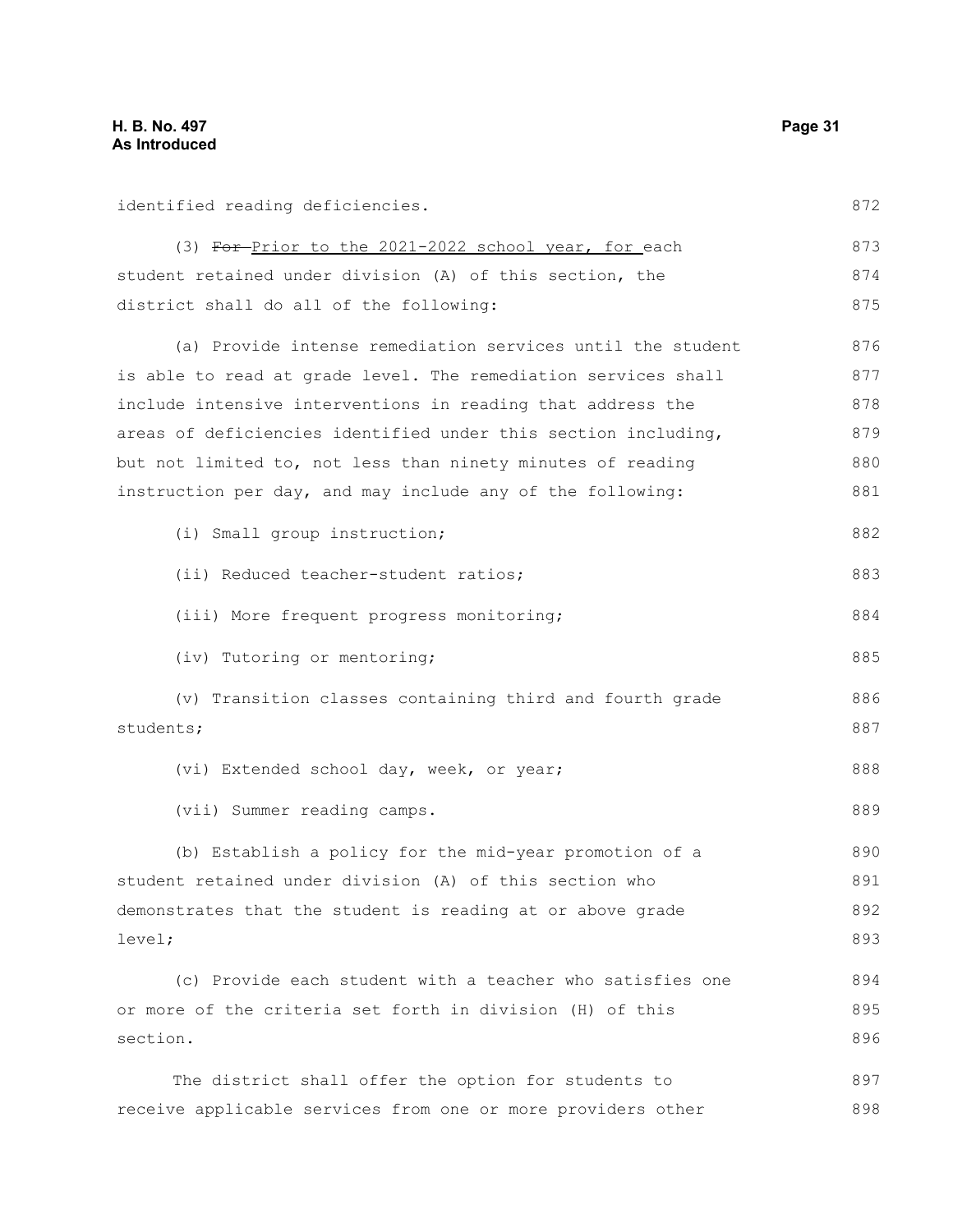#### **H. B. No. 497 Page 32 As Introduced**

than the district. Providers shall be screened and approved by the district or the department of education. If the student participates in the remediation services and demonstrates reading proficiency in accordance with standards adopted by the department prior to the start of fourth grade, the district shall promote the student to that grade. 899 900 901 902 903 904

(4) For each student retained under division (A) of this section who has demonstrated proficiency in a specific academic ability field, each district shall provide instruction commensurate with student achievement levels in that specific academic ability field. 905 906 907 908 909

As used in this division, "specific academic ability field" has the same meaning as in section 3324.01 of the Revised Code.

(C) For each student required to be provided intervention services under this section, the district shall develop a reading improvement and monitoring plan within sixty days after receiving the student's results on the diagnostic assessment or comparable tool administered under division (B)(1) of this section. The district shall involve the student's parent or guardian and classroom teacher in developing the plan. The plan shall include all of the following: 913 914 915 916 917 918 919 920

(1) Identification of the student's specific reading deficiencies; 921 922

(2) A description of the additional instructional services and support that will be provided to the student to remediate the identified reading deficiencies; 923 924 925

(3) Opportunities for the student's parent or guardian to be involved in the instructional services and support described 926 927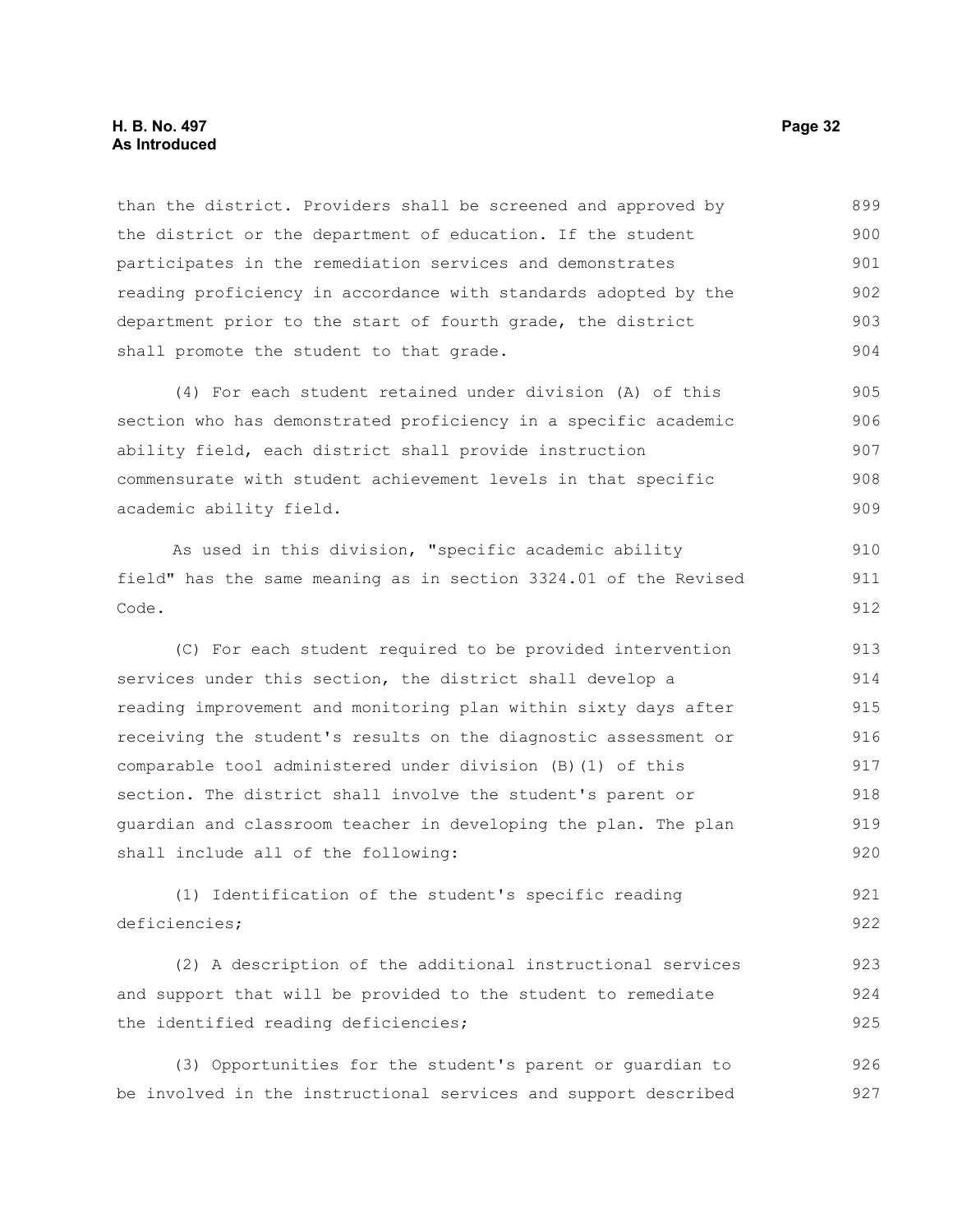| in division (C) (2) of this section;                                | 928 |
|---------------------------------------------------------------------|-----|
| (4) A process for monitoring the extent to which the                | 929 |
| student receives the instructional services and support             |     |
| described in division (C)(2) of this section;                       | 931 |
| (5) A reading curriculum during regular school hours that           | 932 |
| does all of the following:                                          | 933 |
| (a) Assists students to read at grade level;                        | 934 |
| (b) Provides scientifically based and reliable assessment;          | 935 |
| (c) Provides initial and ongoing analysis of each                   | 936 |
| student's reading progress.                                         | 937 |
| (6) A statement that if the student does not attain at              | 938 |
| least the equivalent level of achievement designated under-         | 939 |
| $division (A) (3) of section 3301.0710 of the Revised Code on the-$ | 940 |
| assessment prescribed under that section to measure skill in-       | 941 |
| English language arts expected by the end of third grade, the       | 942 |
| student may be retained in third grade.                             | 943 |
| Each student with a reading improvement and monitoring              | 944 |
| plan under this division who enters third grade after July 1,       | 945 |
| 2013, shall be assigned to a teacher who satisfies one or more      | 946 |
| of the criteria set forth in division (H) of this section.          | 947 |
| The district shall report any information requested by the          | 948 |
| department about the reading improvement monitoring plans           | 949 |
| developed under this division in the manner required by the         | 950 |
| department.                                                         | 951 |
| (D) Each school district shall report annually to the               | 952 |
| department on its implementation and compliance with this           | 953 |
| section using guidelines prescribed by the superintendent of        |     |

public instruction. The superintendent of public instruction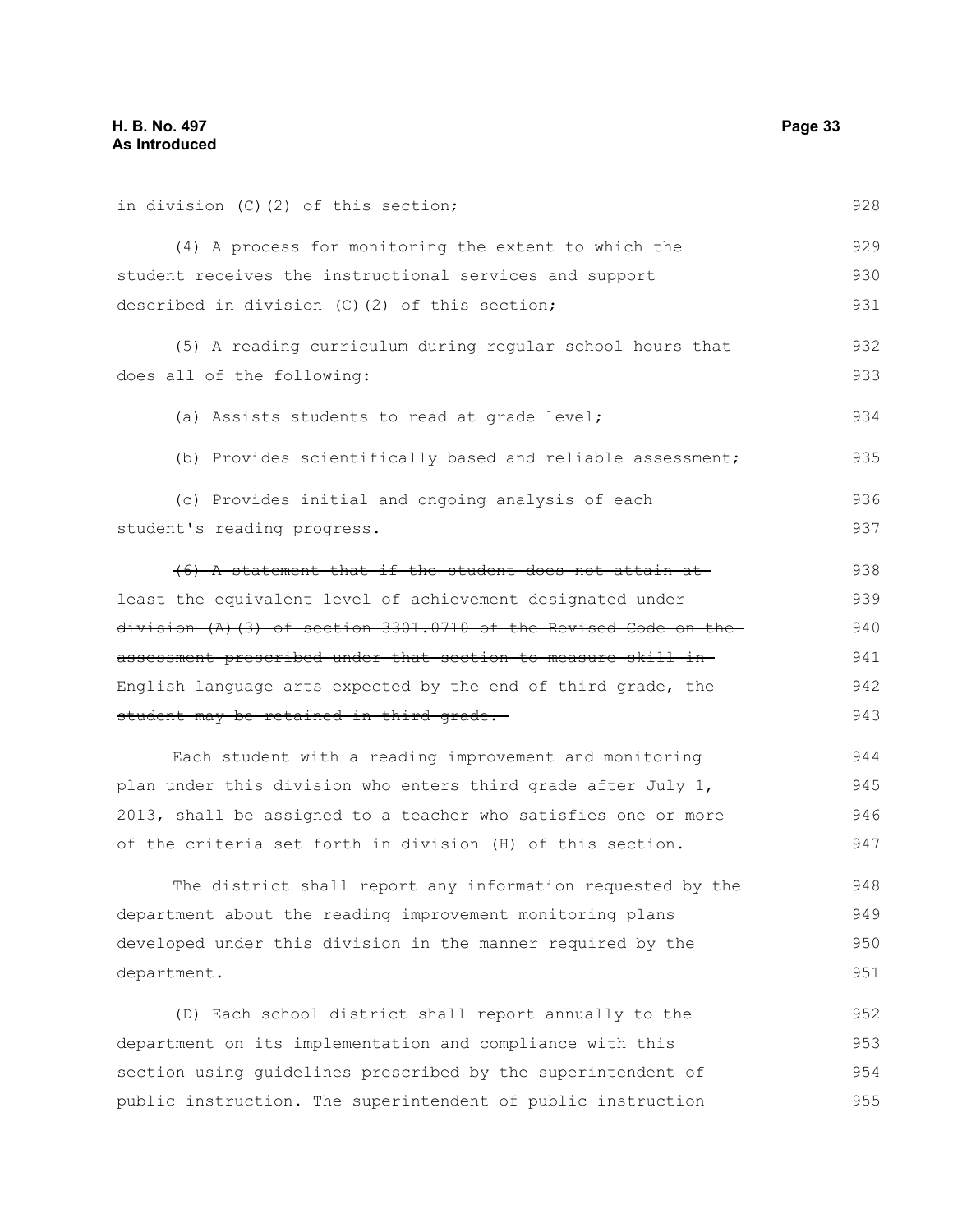annually shall report to the governor and general assembly the number and percentage of students in grades kindergarten through four reading below grade level based on the diagnostic assessments administered under division (B) of this section and the achievement assessments administered under divisions (A)(1) (a) and (b) of section 3301.0710 of the Revised Code in English language arts, aggregated by school district and building; the types of intervention services provided to students; and, if available, an evaluation of the efficacy of the intervention services provided. (E) Any summer remediation services funded in whole or in part by the state and offered by school districts to students under this section shall meet the following conditions: (1) The remediation methods are based on reliable educational research. (2) The school districts conduct assessment before and after students participate in the program to facilitate monitoring results of the remediation services. (3) The parents of participating students are involved in programming decisions. (F) Any intervention or remediation services required by this section shall include intensive, explicit, and systematic instruction. (G) This section does not create a new cause of action or a substantive legal right for any person. (H)(1) Except as provided under divisions  $(H)(2)$ ,  $(3)$ , and (4) of this section, each student described in division (B)(3) 956 957 958 959 960 961 962 963 964 965 966 967 968 969 970 971 972 973 974 975 976 977 978 979 980 981 982

or (C) of this section who enters third grade for the first time on or after July 1, 2013, shall be assigned a teacher who has at 983 984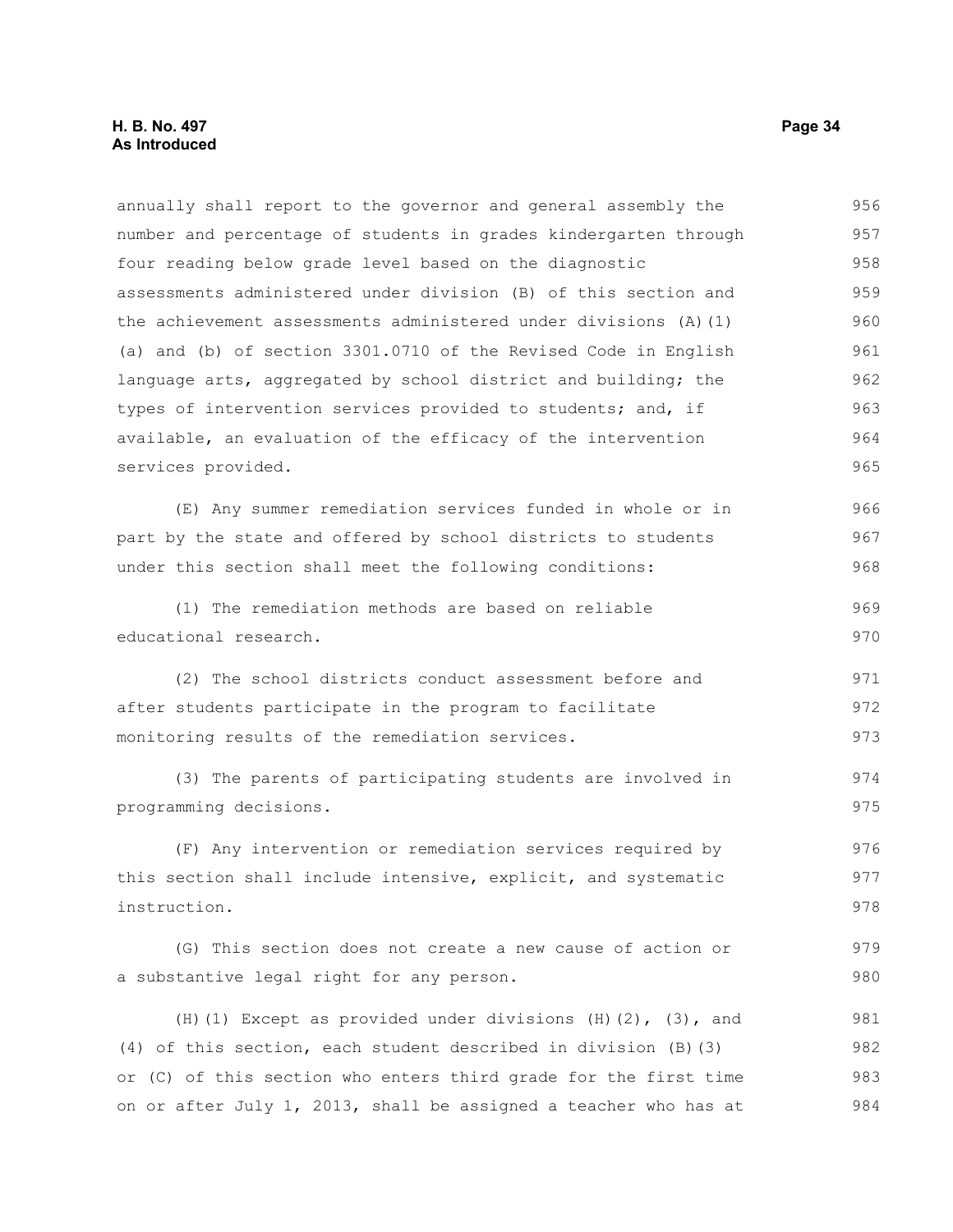least one year of teaching experience and who satisfies one or more of the following criteria: (a) The teacher holds a reading endorsement on the teacher's license and has attained a passing score on the corresponding assessment for that endorsement, as applicable. (b) The teacher has completed a master's degree program with a major in reading. (c) The teacher was rated "most effective" for reading instruction consecutively for the most recent two years based on assessments of student growth measures developed by a vendor and that is on the list of student assessments approved by the state board under division (B)(2) of section 3319.112 of the Revised Code. (d) The teacher was rated "above expected value added," in reading instruction, as determined by criteria established by the department, for the most recent, consecutive two years. (e) The teacher has earned a passing score on a rigorous test of principles of scientifically research-based reading instruction as approved by the state board. (f) The teacher holds an educator license for teaching grades pre-kindergarten through three or four through nine issued on or after July 1, 2017. (2) Notwithstanding division (H)(1) of this section, a 985 986 987 988 989 990 991 992 993 994 995 996 997 998 999 1000 1001 1002 1003 1004 1005 1006 1007

student described in division (B)(3) or (C) of this section who enters third grade for the first time on or after July 1, 2013, may be assigned to a teacher with less than one year of teaching experience provided that the teacher meets one or more of the criteria described in divisions (H)(1)(a) to (f) of this section and that teacher is assigned a teacher mentor who meets the 1008 1009 1010 1011 1012 1013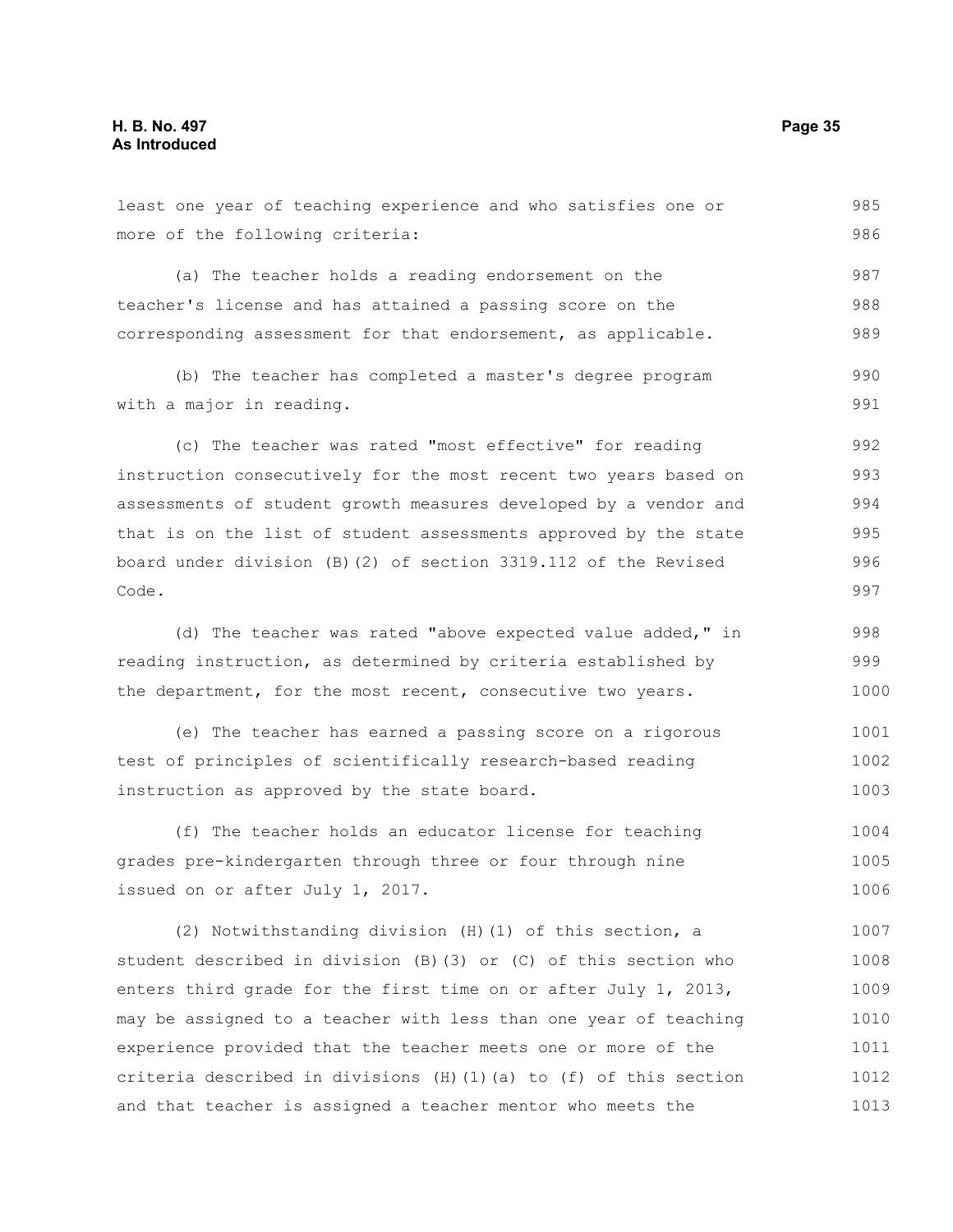qualifications of division (H)(1) of this section.

(3) Notwithstanding division (H)(1) of this section, a student described in division (B)(3) or (C) of this section who enters third grade for the first time on or after July 1, 2013, but prior to July 1, 2016, may be assigned to a teacher who holds an alternative credential approved by the department or who has successfully completed training that is based on principles of scientifically research-based reading instruction that has been approved by the department. Beginning on July 1, 2014, the alternative credentials and training described in division (H)(3) of this section shall be aligned with the reading competencies adopted by the state board of education under section 3301.077 of the Revised Code. 1015 1016 1017 1018 1019 1020 1021 1022 1023 1024 1025 1026

(4) Notwithstanding division (H)(1) of this section, a student described in division (B)(3) or (C) of this section who enters third grade for the first time on or after July 1, 2013, may receive reading intervention or remediation services under this section from an individual employed as a speech-language pathologist who holds a license issued by the state speech and hearing professionals board under Chapter 4753. of the Revised Code and a professional pupil services license as a school speech-language pathologist issued by the state board of education. 1027 1028 1029 1030 1031 1032 1033 1034 1035 1036

(5) A teacher, other than a student's teacher of record, may provide any services required under this section, so long as that other teacher meets the requirements of division (H) of this section and the teacher of record and the school principal agree to the assignment. Any such assignment shall be documented in the student's reading improvement and monitoring plan. 1037 1038 1039 1040 1041 1042

As used in this division, "teacher of record" means the 1043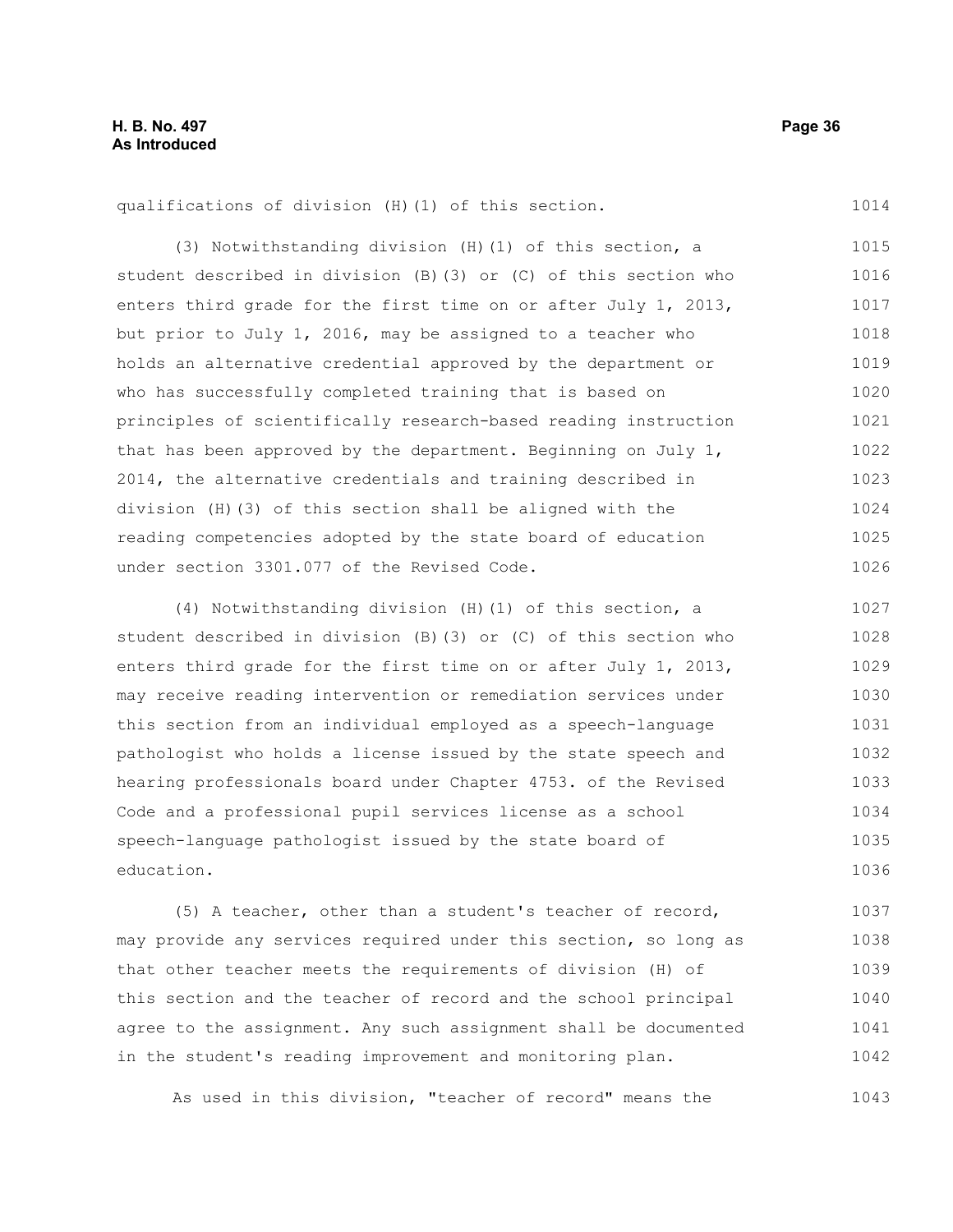classroom teacher to whom a student is assigned.

(I) Notwithstanding division (H) of this section, a teacher may teach reading to any student who is an English language learner, and has been in the United States for three years or less, or to a student who has an individualized education program developed under Chapter 3323. of the Revised Code if that teacher holds an alternative credential approved by the department or has successfully completed training that is based on principles of scientifically research-based reading instruction that has been approved by the department. Beginning on July 1, 2014, the alternative credentials and training described in this division shall be aligned with the reading competencies adopted by the state board of education under section 3301.077 of the Revised Code. 1045 1046 1047 1048 1049 1050 1051 1052 1053 1054 1055 1056 1057

(J) If, on or after June 4, 2013, a school district or community school cannot furnish the number of teachers needed who satisfy one or more of the criteria set forth in division (H) of this section for the 2013-2014 school year, the school district or community school shall develop and submit a staffing plan by June 30, 2013. The staffing plan shall include criteria that will be used to assign a student described in division (B) (3) or (C) of this section to a teacher, credentials or training held by teachers currently teaching at the school, and how the school district or community school will meet the requirements of this section. The school district or community school shall post the staffing plan on its web site for the applicable school year. 1058 1059 1060 1061 1062 1063 1064 1065 1066 1067 1068 1069 1070

Not later than March 1, 2014, and on the first day of March in each year thereafter, a school district or community school that has submitted a plan under this division shall 1071 1072 1073